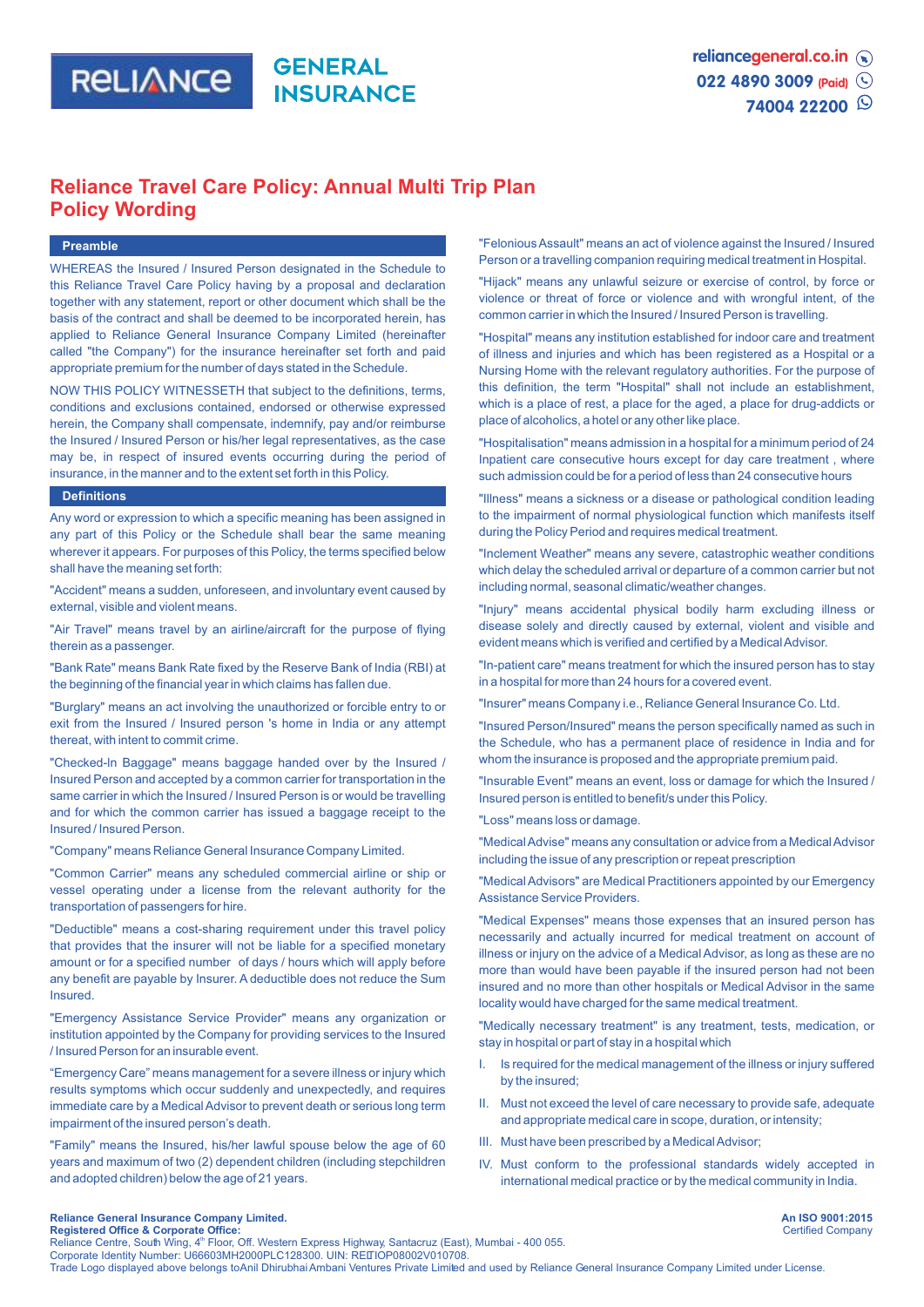"Multi Trip" shall mean two or more Trips to a destination outside of the Republic of India during the policy period

"OPD Treatment" is one in which the insured/insured person visits a clinic/ hospital or associated facility like a consultation room for diagnosis and treatments based on the advice of a Medical Advisor. The Insured / Insured Person is not admitted as a day care or in-patient.

"Period of Insurance" means the period from commencement of insurance cover to the end of the insurance cover or actual trip duration or full utilization of the maximum number of travel days per trip as specified in the Schedule whichever ends earlier.

"Policy Period" means the period between the start date and the end date as specified in the Schedule to this Policy or the cancellation of this policy, whichever is earlier.

"Physician" means a person who is qualified to practice medicine or is a Surgeon or an Anesthetist and has a valid license issued by the appropriate authority for the same, provided that this person is not a member of the Insured / Insured person's family.

"Policy" is the Company's contract of insurance with the Policyholder providing cover as detailed in this Policy Wordings, the Proposal Form, Policy Schedule ,Endorsements, if any and Annexures, and which form part of the contract and must be read together

"Policyholder" means the person who is the proposer and whose name specifically appears in the Schedule as such

"Pre-Existing Disease" means any condition, illness or injury or related condition(s) for which the Insured / Insured person had signs or symptoms and/or were diagnosed and/or received medical advice/ treatment, within 48 months prior to the first policy under which the Insured Person was covered with us.

"Reasonable & Customary charges" means the charges for services or supplies, which are the standard charges for the specific provider and consistent with the prevailing charges in the geographical area of identical or similar services, taking into account the nature of the illness/injury involved.

"Reasonable Additional Expenses" means any expenses for meals and lodging necessarily incurred by the Insured / Insured Person as the result of a trip interruption or trip delay but does not include meals and lodging provided by the common carrier or by any other party free of charge.

"Return Destination" means the place to which the Insured / Insured Person is scheduled to return from his/her trip.

"Strike" means stoppage of work (a) announced, organized and sanctioned by a labor union and (b) which interferes with the normal departure and arrival of a common carrier inclusive of work slowdowns, lockouts and sickouts.

"Sum Insured" means the maximum amount of coverage, as specified in the Schedule, that the Insured / Insured person is entitled to in respect of each benefit and as applicable under this Policy.

"Schedule" means the document attached name so and to and the forming part of this Policy mentioning the details of the Insured / Insured person/s, the Sum Insured, the period and the limits to which benefits under the Policy are subject to.

"Terrorism/Terrorist Incident" means any actual or threatened use of force or violence directed at or causing damage, injury, harm or disruption, or the commission of an act dangerous to human life or property, against any individual, property or government, with the stated or unstated objective of pursuing economic, ethnic, nationalistic, political, racial or religious interests, whether such interests are declared or not. Robberies or other criminal acts, primarily committed for personal gain and acts arising primarily from prior personal relationships between perpetrator(s) and victim(s) shall not be considered terrorist activity. Terrorism shall also include any act, which is verified or recognized by the relevant Government as an act of terrorism.

"Travel Agent" means the Travel Agent, tour operator, or other entity from which the Insured purchases his/her Insurance Policy or travel arrangements, and includes all officers, employees, and affiliates of the Travel Agent, tour operator or other entity.

"Traveling Companion" means an individual or individuals travelling with

the Insured / Insured Person, provided that, the Insured and such individual(s) are travelling to the same destination on the same dates and such individual(s) is/are also insured under this Policy. For the purpose of this definition, any individual(s) forming part of a group travelling on a tour arranged by a Travel Agent or a tour operator shall not be considered as Traveling Companion, unless the individual(s) is part of the family of the Insured / Insured Person.

"Trip" means a journey, within the Policy Period, out of the Republic of India and back, the details of which are specified in the Schedule.

"Trip Duration" means a journey undertaken within Policy Period and which commences when the passenger boards the aircraft for onward overseas journey and terminates when he disembarks on return to India or the Policy Period end date whichever is earlier.

"Valuables" mean photographic, audio, video, computer and any other electronic equipment, telecommunications and electrical equipment, telescopes, binoculars, antiques, watches, jewelry, furs and articles made of precious stones and metals.

# **Extension Period Of Insurance**

If any illness / injury during the period abroad necessitates curative treatment beyond duration of this insurance, the Company's liability to pay benefits within the scope of this Policy shall extend for a further period of 30 days insofar as it can be proved that transportation home is not possible. Emergency Assistance Service Provider must be notified immediately as soon as it is known that Insured / Insured Person is unfit to return to India. If any new illness / injury is contracted beyond duration of this Policy, treatment for the same will not be covered.

Further, in case of transportation home on the advice of Emergency Assistance Service Provider, appropriate continued treatment in India on the advice of Company/Emergency Assistance Service Provider for the same illness / injury will be covered for a maximum of 30 days beyond this period of insurance provided the illness / injury is contracted abroad within this Period of Insurance.

If Emergency Assistance Service Provider recommends that continued treatment in an Indian hospital is appropriate, this Policy shall be extended to cover medical expenses incurred in India as specified in the Medical Expenses Cover in this Policy provided that expenses will only be paid at the reasonable and customary charges for such services, and further provided that expenses will only be paid for treatment incurred within the 30 days period immediately following the first manifestation of the illness / injury during the trip.

Extension of the period of insurance is automatic for a period not exceeding 7 days and without extra charge, if necessitated by delay of public transport services beyond the control of the Insured / Insured Person.

#### **Scope Of Coverage**

The Company hereby agrees subject to the terms, conditions and exclusions herein contained or otherwise expressed, to compensate, indemnify, pay and / or reimburse in manner provided in this Policy, benefits to the Insured / Insured Person for loss or damage described hereunder up to the limit of Sum Insured as specified in the Schedule to the Policy.

 **Benefit 1- Medical Expenses Including Transportation, Evacuation And Repatriation Of Mortal Remains**

The Company shall pay or reimburse to the Insured / Insured Person expenses incurred for availing immediate emergency medical assistance required on account of any illness / injury sustained or contracted whilst on a trip but not exceeding the Sum Insured as specified in the Schedule.

The deductible in respect of this benefit will be applicable for each separate claim, and shall be of an amount as specified in the Schedule.

# What it covers

In the event, the Insured / Insured person shall contract any illness or injury during the period of insurance and if such illness or injury shall upon the written medical advice of a Medical Advisor require any such Insured / Insured person, to incur hospitalisation within the period of insurance at any Hospital, for the medically necessary treatment of the Insured / Insured person, then the Company will indemnify the Insured / Insured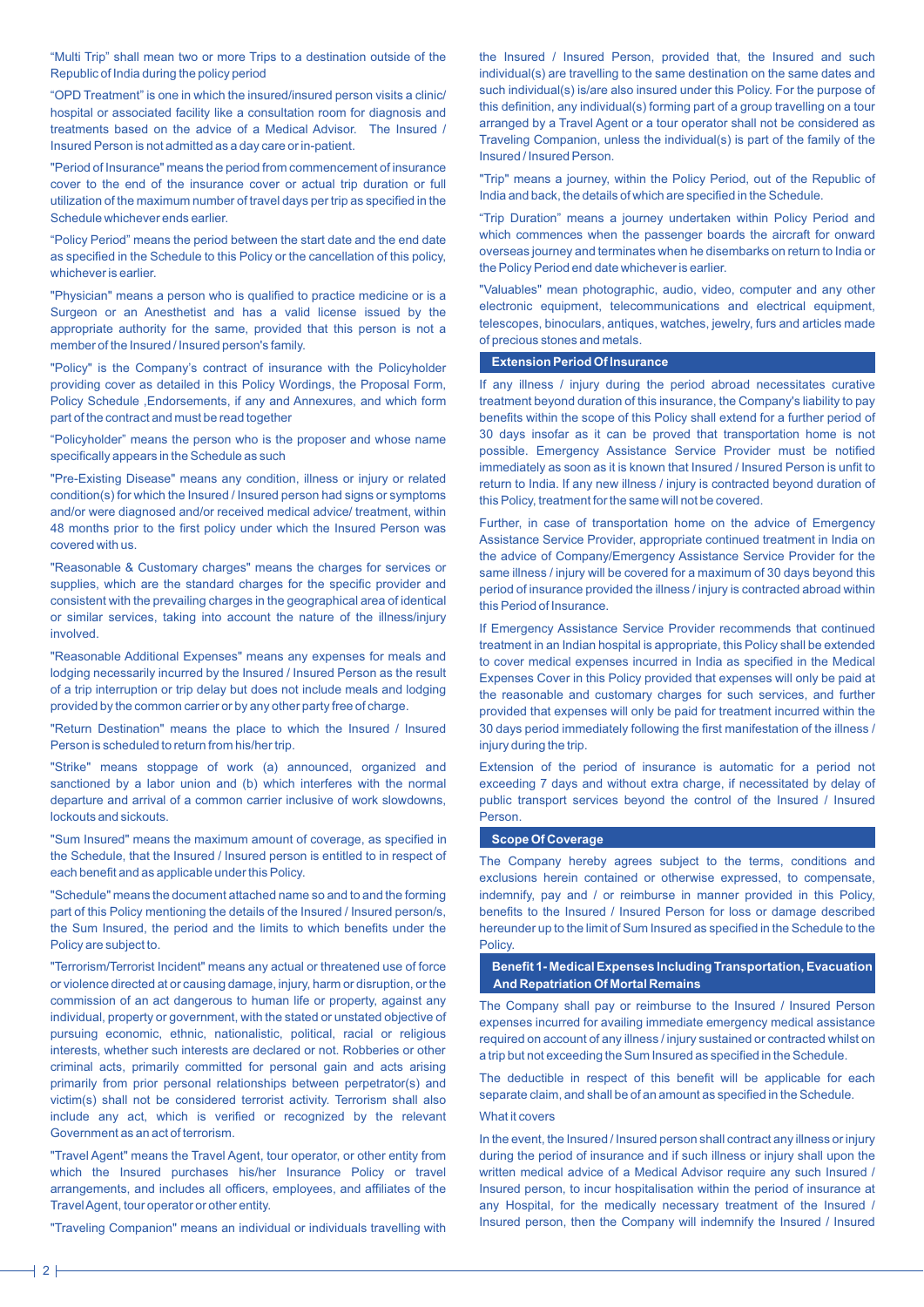person, for the amount of such medical expenses, which should be reasonable & customary charges, and are incurred by or on behalf of such Insured / Insured person for in manner, for the period and to the extent of the Sum Insured as specified in this Policy. The company's total liability in aggregate for all claims paid under the policy shall not exceed the Sum Insured.

- 1. Out-patient treatment, provided, the same is critical and cannot be deferred till the Insured / Insured person's return to the Republic of India.
- 2. In-patient treatment in a local hospital at the place the Insured / Insured Person is staying at the time of occurrence of an insurable event or at the nearest Hospital.
- 3. Medical aid that is prescribed by a Physician as necessary part of the treatment for broken limbs or injuries (e.g. plaster casts, bandages and walking aids).
- 4. Radiotherapy, heat therapy or photo therapy and other such treatment prescribed by a Physician.
- 5. X-Ray, diagnostic tests and all reasonable costs towards diagnostic methods and treatment of all illness / injury provided these pertain to the diagnosed illness / injury due to which hospitalisation was deemed necessary.
- 6. Cost of transportation, including necessary medical care en-route, by recognized medical service providers for medical attention at the nearest Hospital or by the nearest Physician.
- 7. Cost of being transferred to a special clinic if this is medically necessary and prescribed by a Physician.
- 8. Life saving unforeseen emergency measures provided to the Insured / Insured person by the Physician for hospitalization arising out of a preexisting disease. The treatment for these emergency measures would be paid till the Insured / Insured person becomes medically stable. All further medical cost to maintain medically stable or to prevent the onset of acute pain would have borne by the Insured / Insured person.
- 9. Transportation
	- i) the extra costs of medically necessary treatment and prescribed transportation from the foreign country to the Insured / Insured Person's permanent place of residence or the nearest Hospital in the event that it is not possible to guarantee adequate medically necessary treatment within a reasonable distance of the Insured / Insured Person's current location and consequently his health would be in jeopardy;
	- ii) the additional extra costs for an accompanying person if it is medically necessary treatment that the Insured / Insured Person be accompanied in this way; this might be a physician, nurse, relative, friend or colleague;
	- iii) in the event of death, the extra costs of transporting the mortal remains of the deceased Insured / Insured Person back home or the extra costs required for burial at the place of death abroad up to the limit as specified in the Schedule;
	- iv) If the Insured / Insured Person is required to be transported from a medical point of view, it shall be the decision of Emergency Assistance Service Provider whether the Insured / Insured person is to be repatriated to India or not.

The extra costs under "Transportation" above are:

- $\blacktriangleright$  in the event of transportation home, the additional costs arising for the return journey home as a consequence of the insured event;
- in the event of death, the costs which exceed those that would normally arise if the Insured / Insured Person had died in India.
- 10. Repatriation of Mortal Remains:

In the event of the death of the Insured / Insured Person due to an insurable event in terms of this Policy, the Company shall pay or reimburse the costs of transporting the mortal remains of the deceased Insured / Insured back to the Republic of India or, up to an equivalent amount, for a local burial or cremation in the country where the death occurred, subject to the maximum limit as specified in the Schedule.

The deductible in respect of this benefit will be applicable for each separate claim, and shall be of an amount as specified in the Schedule.

# What Benefit 1 does not cover

The Company shall not be liable to make any payment under this benefit in connection with or in respect of any expenses whatsoever incurred by the Insured / Insured person for:

- 1. Medical treatment abroad if that is the sole reason or one of the reasons for temporary stay abroad.
- 2. Any pre-existing disease.
- 3. Treatment which could reasonably be delayed until the Insured/Insured Person's return to the Republic of India. The question of what can or what cannot be reasonably delayed will be decided jointly by the treating Physician and the Emergency Assistance Service Provider.
- 4. Treatment of orthopaedic, degenerative, oncological diseases, unless the medical assistance provided abroad involves unforeseen emergency measures to save the Insured / Insured person's life or measures solely designed to relieve acute pain in any case excluding chemotherapy or radiotherapy expenses.
- 5. Charges in excess of reasonable and customary charges incurred on account of an insurable event as per the determination by the Emergency Assistance Service Provider.
- 6. Expenses incurred in connection with cancer treatment, unless the medical assistance provided abroad involves unforeseen emergency measures to save the Insured / Insured person's life or measures solely designed to relieve acute pain.
- 7. Treatment relating to the removal of physical flaws or anomalies (cosmetic treatment or 'plastic' surgery in any form or manner).
- 8. Expenses incurred in connection with rest or recuperation at a spa or health resort, sanatorium, convalescence home or similar institution.
- 9. Expenses related to mental or psychiatric disorders.
- 10. Pregnancy, childbirth and any consequences thereof unless the medical assistance provided abroad involves unforeseen emergency measures to save the Insured / Insured person's or the child's life in the event of acute complications, provided that the Insured / Insured person has not completed the age of 38 years and 30th week of the pregnancy Is not yet completed.
- 11. Medical treatment of typical symptoms suffered during pregnancy and their consequences, including changes in other chronic conditions as a result of pregnancy.
- 12. Any medical check-ups during pregnancy or treatment of the pregnancy.
- 13. Rehabilitation and/or physiotherapy or the costs of prostheses/ prosthetics (artificial limbs) etc.
- 14. Any exclusion mentioned in the 'General Exclusions' section of this Policy.

# **Benefit 2 - Dental Treatment**

# What it covers

The Company shall pay or reimburse to the Insured / Insured Person expenses incurred on acute anesthetic treatment of a natural tooth or teeth during a trip but not exceeding the Sum Insured as specified in the Schedule. The deductible in respect of this benefit will be applicable for each separate claim, and shall be of an amount as specified in the Schedule. Dental care rendered which is medically necessary as a result of an accident during the period of insurance shall also be covered, subject to the limit of cover and deductible as specified in the Schedule.

### What it does not cover

The Company shall not be liable to make any payment under this benefit in connection with or in respect of any expenses whatsoever incurred by the Insured / Insured Person for:

1. Medical treatment abroad if that is the sole reason or one of the reasons for temporary stay abroad.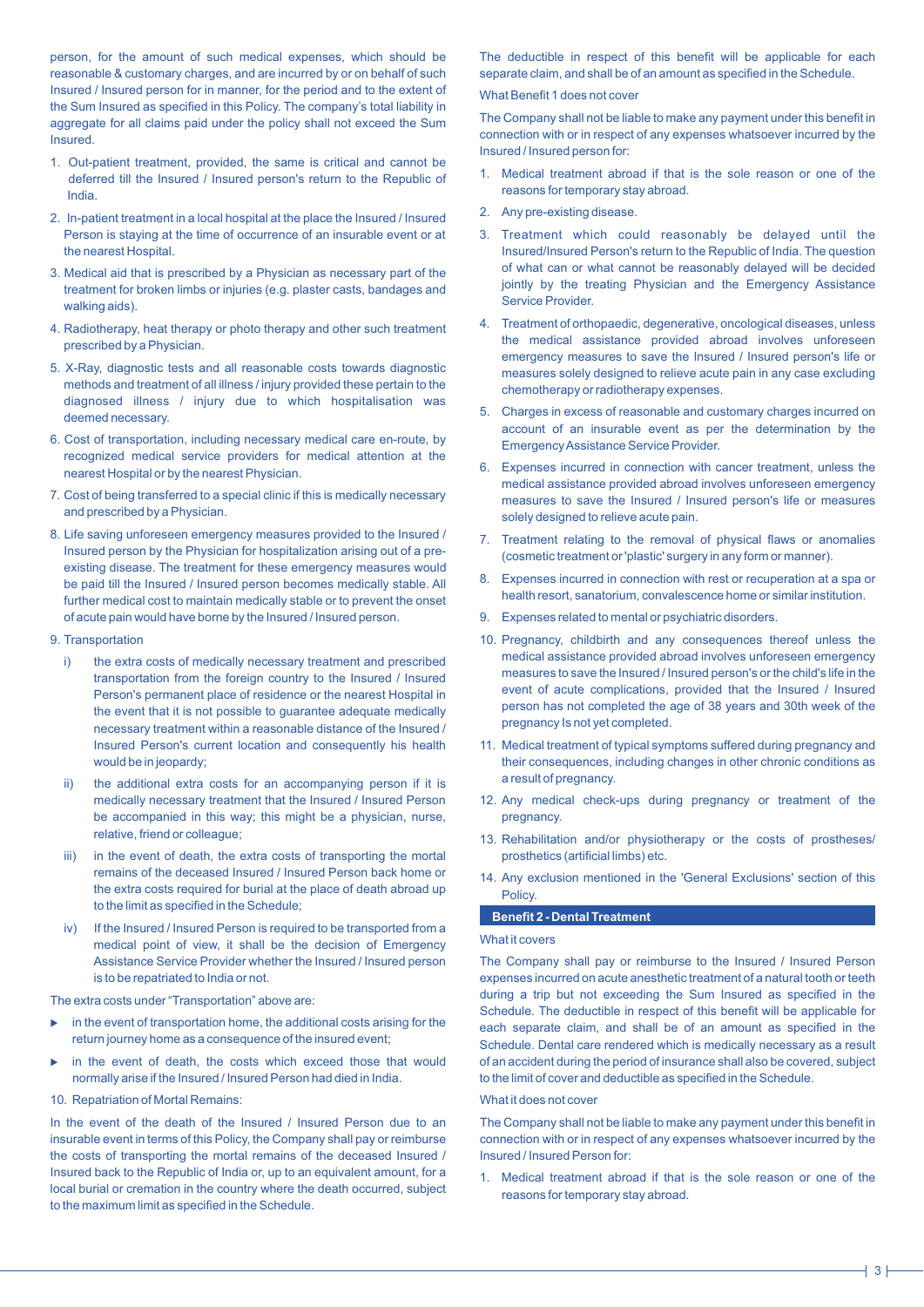- 2. Any pre-existing disease.
- 3. Treatment, which could reasonably be delayed until the Insured/ Insured Person's return to the Republic of India. The question of what can or what cannot be reasonably delayed will be decided jointly by the treating Dentist and the Emergency Assistance Service Provider.
- 4. Treatment of orthopaedic, degenerative or oncological diseases, unless the medical assistance provided abroad involves unforeseen emergency measures to save the Insured / Insured person's life or measures solely designed to relieve acute pain in any case excluding chemotherapy or radiotherapy expenses
- 5. Charges in excess of reasonable and customary charges as per the determination by the Emergency Assistance Service Provider.
- 6. Expenses incurred in connection with cancer treatment, unless the medical assistance provided abroad involves unforeseen emergency measures to relieve acute pain.
- 7. Treatment relating to the removal of physical flaws or anomalies (cosmetic treatment or 'plastic' surgery in any form or (manner).
- 8. Expenses incurred in connection with rest or recuperation at a spa or health resort, sanatorium, convalescence home or similar institution.
- 9. Any exclusion mentioned in the 'General Exclusions' section of this Policy.

#### **Benefit 3 - Loss Of Passport**

### What it covers

In the event, the passport belonging to the Insured / Insured person is lost, the Company will reimburse the Insured / Insured person actual expenses necessarily and reasonably incurred in connection with obtaining a duplicate or fresh passport during a trip but not exceeding the Sum Insured as specified in the Schedule.

The deductible in respect of this benefit will be applicable for each separate claim, and shall be of an amount as specified in the Schedule.

### What it does not cover

The Company shall not be liable to make any payment under this benefit in connection with or in respect of any expenses whatsoever incurred by the Insured / Insured Person for:

- 1. Loss of the passport due to delay or confiscation or detention by the customs, police or public authorities.
- 2. Loss of the passport due to theft unless it has been reported to the police within 24 hours of the Insured / Insured Person becoming aware of the theft and a written police report being obtained in that regard.
- 3. Loss of the passport due to it being left unattended or forgotten by the Insured / Insured Person in a public place or public transport, hotel or apartment.
- 4. Loss or theft of the passport from a private place or from a private vehicle, unless it was located in a locked hotel room, apartment or locked vehicle, and forcible and violent entry was used to gain access to it.
- 5. Any exclusion mentioned in the 'General Exclusions' section of this Policy.

# **Benefit 4 - Total Loss Of Checked In Baggage**

#### What it covers

The Company shall compensate the Insured / Insured Person for the total loss of checked-in baggage on a trip. The cover is limited to the travel destinations specified in the main travel ticket from the Republic of India and return trip back to India. All halts and via destinations included in this main travel ticket will be covered under this benefit. The compensation will be limited to the Sum Insured as specified in the Schedule.

The deductible in respect of this benefit will be applicable for each separate claim, and shall be of an amount as specified in the Schedule.

# What it does not cover

The Company shall not be liable to make any payment under this benefit in connection with or in respect of any expenses whatsoever incurred by the Insured / Insured Person for:

- 1. Valuables and money, all kinds of securities and tickets/passes or any other item not declared to, and agreed to by, the Company.
- 2. Loss of property unless a Property Irregularity Report or other report usually issued by common carriers in the event of loss of checked-in baggage has been procured and submitted to the Company.
- 3. Any partial loss of the items contained within the checked-in baggage.
- 4. Items contained within the checked-in baggage, which are valued in excess of US \$ 100 without appropriate proof of ownership.
- 5. Losses arising from any delay, detention, confiscation by customs officials or other public authorities.
- 6. Loss due to complete/partial damage of the checked-in baggage.
- 7. Any checked-in baggage loss in the Republic of India.
- 8. Any exclusion mentioned in the 'General Exclusions' section of this Policy.

# Special Conditions

- 1. The Company will compensate the Insured / Insured Person for the market value of checked-in baggage in the event of total and complete loss of such checked-in baggage caused by a common carrier up to the limits as specified in the Schedule provided that:
	- a. Maximum amount payable per checked-in baggage, in case more than one bag has been checked-in, is 50 % of the applicable Sum Insured. In case of only one bag being checked-in, the amount payable is 100% of the applicable Sum Insured.
	- b. Insured has provided all reports, documents and other details concerning the loss to the Emergency Assistance Service Provider. For the purposes of this benefit, "market value" is the sum required to purchase new items of the same kind and quality less an amount representing wear and tear, usage, etc. at the time of loss.
- 2. In the event that the Company makes any payment under this benefit, it is a condition of such payment that any recovery from any common carrier by the Insured / Insured person, or on behalf of the Insured/ Insured Person, under the terms of the Convention for the Unification of Certain Rules Relating to International Carriage by Air, 1929 ("Warsaw Convention") shall become the property of the Company.
- 3. The amount payable in respect of any one article, pair or set is limited to the amount as specified in the Schedule.
- 4. In the event of loss of baggage whilst in the custody of an airline, a Property Irregularity Report (PIR) must be obtained from the airline immediately upon discovery of the loss which must be submitted to the Emergency Assistance Service Provider.
- 5. No partial loss or damage shall become payable. However, total loss or damage of individual unit(s) of baggage shall not be construed as falling within this Special Condition.

# **Benefit 5 - Delay Of Checked In Baggage**

# What it covers

The Company shall pay or reimburse the Insured / Insured Person for the delay in transportation of checked-in baggage during a trip. Cover is limited to the travel destinations specified in the main travel ticket from India and return trip back to India. All halts and via destinations included in this main travel ticket will be considered for payment under this benefit. The compensation will not exceed the Sum Insured as specified in the Schedule.

The deductible in respect of this benefit will be applicable for each separate claim, and shall be of an amount as specified in the Schedule.

#### What it does not cover

The Company shall not be liable to make any payment under this benefit in connection with or in respect of any expenses whatsoever incurred by the Insured / Insured Person for:

- 1. Valuables and money, all kinds of securities and tickets/passes or any other item(s) not declared to, and agreed to by, the Company.
- 2. Loss of property unless a Property Irregularity Report or other report usually issued by carriers in the event of loss of checked-in baggage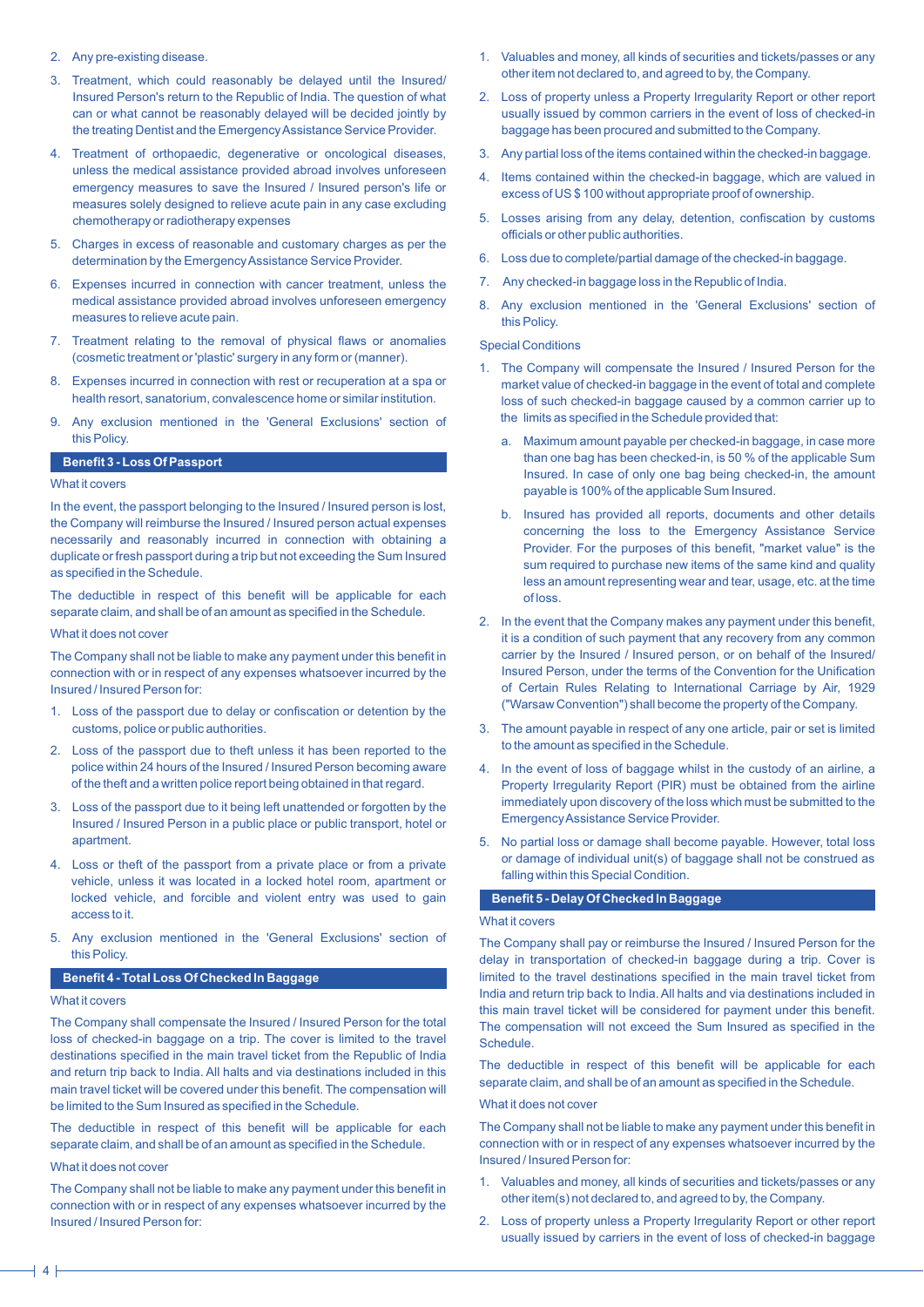has been procured and submitted to the Company.

- 3. Any partial loss of the items contained within the checked-in baggage.
- 4. Items contained within the checked-in baggage, which are valued in excess of US \$ 100 without appropriate proof of ownership.
- 5. Losses arising from any delay, detention, confiscation by customs officials or other public authorities.
- 6. Loss due to complete/partial damage of the checked- in baggage.
- 7. Any checked-in baggage delay on the inbound sector to the Republic of India.
- 8. Any exclusion mentioned in the 'General Exclusions' section of this Policy.

# Special Conditions

- 1. The Company will pay or reimburse costs of necessary emergency purchases of toiletries, medication and clothing in the event of the Insured / Insured Person suffering delay of his/her checked-in baggage while being transported during the trip, provided that:
	- a. The delay of checked-in baggage is more than 12 hours from the actual arrival time of the common carrier at the destination and relates to delivery of baggage that has been checked in by the common carrier.
	- b. Insured / Insured Person provides the Company with written proof of delay from the common carrier.
	- c. Insured / Insured Person provides the Company with the receipts for the necessary emergency purchases of toiletries, medication and clothing that he/she needed to buy.

Note: In the event that claim(s) is submitted for total loss of checked-in baggage as well as temporary delay of checked-in baggage, the higher of the claim(s) shall be payable by the Company in respect of the same item(s) of checked-in baggage during any one period of insurance.

2. In the event that the Company makes any payment or reimbursement under this benefit, it is a condition of such payment that any recovery from any common carrier by the Insured / Insured person, or on behalf of the Insured / Insured person, under the terms of the Convention for the Unification of Certain Rules Relating to International Carriage by Air, 1929 ("Warsaw Convention") shall become the property of the Company

# **Benefit 6 - Personal Accident**

# What it covers

The Company shall compensate the Insured / Insured Person or their legal heir as the case may be, for any injury (whilst on a trip covered by this Policy) solely and directly caused by accident occurring during the period of insurance resulting in permanent disablement or death within 12(twelve) calendar months of occurrence of such injury.

The Sum Insured as specified in the Schedule shall be the limit per person per Policy period payable only on the Insured / Insured Person's return to India and in Indian currency. The Sum Insured shall be the maximum liability of the Company under this benefit.

Subject to the above, the Company shall pay to the Insured / Insured Person the sum or sums as set forth in the Table of Benefits given alongside:

|                  | <b>Table of Benefit</b>                                                                                                                                                                                                                                                                                                                                                                                                                          | Percentage of<br>Sum Insured as<br>per Schedule |
|------------------|--------------------------------------------------------------------------------------------------------------------------------------------------------------------------------------------------------------------------------------------------------------------------------------------------------------------------------------------------------------------------------------------------------------------------------------------------|-------------------------------------------------|
|                  | Death                                                                                                                                                                                                                                                                                                                                                                                                                                            | 100%                                            |
| 2.<br>i)<br>ii). | Total and irrecoverable loss of<br>Sight of both eyes or of the actual loss by physical<br>separation of the two entire hands or two entire<br>feet or one entire hand and one entire foot or of<br>such loss of sight of one eye and such loss of<br>one entire hand or one entire foot.<br>Use of two hands or of two feet or of one hand and<br>one foot or of such loss of sight of one eye and<br>such loss of use of one hand or one foot. | 100%<br>100%<br>100%                            |

| 3.<br>i)                                                                                                                                    | Total and irrecoverable loss of<br>The sight of one eye or the actual loss by physical<br>50%                                                                                 |                                                                                                          |     |  |  |  |
|---------------------------------------------------------------------------------------------------------------------------------------------|-------------------------------------------------------------------------------------------------------------------------------------------------------------------------------|----------------------------------------------------------------------------------------------------------|-----|--|--|--|
| ii)                                                                                                                                         |                                                                                                                                                                               | separation of one entire hand or one entire foot.<br>Use of a hand or a foot without physical separation | 50% |  |  |  |
| For the purpose of items 2 and 3 above, this shall mean separation at or<br>above wrist and/or of the foot at or above ankle, respectively. |                                                                                                                                                                               |                                                                                                          |     |  |  |  |
| 4                                                                                                                                           |                                                                                                                                                                               | Total and irrecoverable loss of various parts as<br>given below:                                         |     |  |  |  |
| 5.                                                                                                                                          |                                                                                                                                                                               | Loss or Inability to function of (with the respective<br>% of CSI)                                       |     |  |  |  |
|                                                                                                                                             | a.                                                                                                                                                                            | An arm at the shoulder joint                                                                             | 70% |  |  |  |
|                                                                                                                                             | b.                                                                                                                                                                            | An arm to a point above the elbow joint                                                                  | 65% |  |  |  |
|                                                                                                                                             | c.                                                                                                                                                                            | An arm below the elbow joint                                                                             | 60% |  |  |  |
|                                                                                                                                             | d.                                                                                                                                                                            | A hand at the wrist                                                                                      | 55% |  |  |  |
|                                                                                                                                             | e.                                                                                                                                                                            | Athumb                                                                                                   | 20% |  |  |  |
|                                                                                                                                             | f.                                                                                                                                                                            | An index finger                                                                                          | 10% |  |  |  |
|                                                                                                                                             | g.                                                                                                                                                                            | Any other finger                                                                                         | 5%  |  |  |  |
|                                                                                                                                             | h.                                                                                                                                                                            | Aleg above the center of the femur                                                                       | 70% |  |  |  |
|                                                                                                                                             | i.                                                                                                                                                                            | Aleg up to a joint below the femur                                                                       | 65% |  |  |  |
|                                                                                                                                             | j.                                                                                                                                                                            | Aleg to a point below the knee                                                                           | 50% |  |  |  |
|                                                                                                                                             | k.                                                                                                                                                                            | Aleg up to the center of the tibia                                                                       | 45% |  |  |  |
|                                                                                                                                             | Ι.                                                                                                                                                                            | Afoot at the ankle                                                                                       | 40% |  |  |  |
|                                                                                                                                             | m.                                                                                                                                                                            | Abig toe                                                                                                 | 5%  |  |  |  |
|                                                                                                                                             | n.                                                                                                                                                                            | Some other toe                                                                                           | 2%  |  |  |  |
|                                                                                                                                             | 0.                                                                                                                                                                            | An eye                                                                                                   | 50% |  |  |  |
|                                                                                                                                             | p.                                                                                                                                                                            | Hearing in one ear                                                                                       | 30% |  |  |  |
|                                                                                                                                             | q.                                                                                                                                                                            | Sense of smell                                                                                           | 10% |  |  |  |
|                                                                                                                                             | r.                                                                                                                                                                            | Sense of taste                                                                                           | 5%  |  |  |  |
| Any other permanent partial disablement - Percentage as assessed by<br>a panel doctor                                                       |                                                                                                                                                                               |                                                                                                          |     |  |  |  |
| 5.                                                                                                                                          | Permanent total and absolute disablement<br>100%<br>disabling the Insured / Insured Person from<br>engaging in any employment or occupation of any<br>description whatsoever. |                                                                                                          |     |  |  |  |

- The disablement occurs within one year of the accident.
- The disablement must be confirmed and claimed for prior to the expiry of a period of 3 months since occurrence of the disablement

Notwithstanding anything contained in this Policy, the Company shall not be liable for compensation under more than one of the clauses (1) to (5) in the Table of Benefits hereinabove, in the same period of disablement of the Insured / Insured Person.

# What it does not cover

The Company shall not be liable to make any payment under this benefit in respect of the following:

- 1. Accidents due to mental disorders or disturbances of consciousness, strokes, fits or convulsions which affect the entire body and pathological disturbances caused by the mental reaction to the same.
- 2. Damage to health caused by curative measures, radiation, infection, poisoning except where these arise from an accident.
- 3. Any payment under this benefit whereby the Company's liability would exceed the sum payable in the event of death.
- 4. Any other claim after a claim for death has been admitted by the Company and becomes payable.
- 5. Any claim which arises out of an accident connected with the operation of an aircraft or which occurs during parachuting except when the Insured / Insured Person is flying as a passenger on a multi engine, commercial aircraft.
- 6. Payment of compensation in respect of death, injury or disablement of the Insured / Insured Person (i) from intentional self injury, suicide or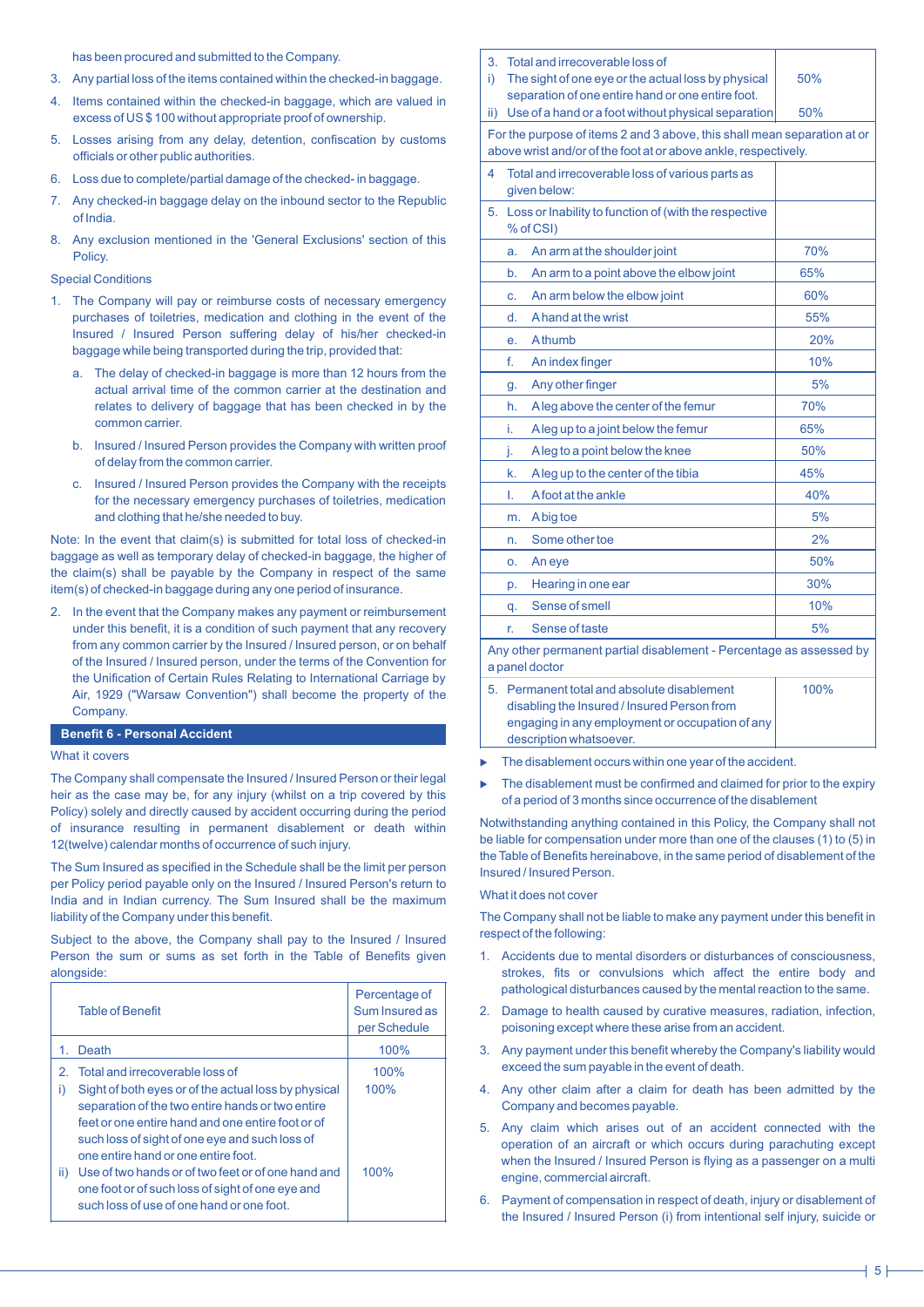attempted suicide, (ii) whilst under the influence of intoxication, liquor or drugs, (iii) directly or indirectly, caused by venereal diseases, AIDS or insanity, (iv) whilst engaging in aviation or ballooning whilst mounting into, dismounting from or travelling in any aircraft or balloon other than as a passenger (fare paying or otherwise) in any duly licensed standard type of aircraft anywhere in the world (v) arising or resulting from the Insured / Insured Person committing any breach of law with or without criminal intent.

- 7. Death or disablement resulting, directly or indirectly, caused by, contributed to or aggravated or prolonged by childbirth or pregnancy or in consequence thereof, venereal disease or infirmity.
- 8. Payment of compensation in respect of death, injury or disablement of the Insured / Insured Person due to or arising out of or directly or indirectly connected with or traceable to war, invasion, act of foreign enemy, hostilities (whether war be declared or not), civil war, rebellion, revolution, insurrection, mutiny, military or usurped power, seizure, capture, arrests, restraints and detainments of all Kings, Princes and people of whatsoever nation, condition or quality.
- 9. Payment of compensation in respect of, death of, or bodily injury or illness to the Insured / Insured Person directly or indirectly caused by or contributed to by or arising from –
	- i) ionizing radiation or contamination by radioactivity from any nuclear fuel or from any nuclear waste or from the combustion of nuclear fuel and for the purposes hereof, combustion shall include any self-sustaining process of nuclear fission;
	- ii) nuclear weapons material.
- 10. Any exclusion mentioned in the 'General Exclusions' section of this Policy.

#### Special Conditions

- 1. In the event of partial loss or impairment of the function of one of the above parts of the body or senses, the appropriate proportion of the percentage stated in the Table of Benefits will be considered for payment.
- 2. If the accident impairs a number of physical or mental functions, the degree of disablement given in the Table of Benefits will be added together, but the amount payable shall not exceed 100% of the Sum Insured specified in the Schedule.
- 3. If the accident affects parts of the body or senses whose loss or inability to function is not dealt with above, the governing factor in determining the benefit amount in such a case will be the degree to which the normal physical or mental capabilities are impaired, solely from a medical point of view, as ascertained by Panel Doctor of the Emergency Assistance Service Provider.
- If the accident affects any physical or mental function, which was already impaired beforehand, a deduction will be made equal in amount for this prior disablement.
- 5. If the Insured / Insured person dies for a reason unconnected with the accident within a year of the accident for whatever reason, and if a claim for disablement payment had arisen, then the payment will be made in accordance with the degree of disablement which would have been expected to exist from the findings of the last medical examination made.
- 6. In the event of permanent disablement, the Insured / Insured Person will be under obligation:
	- a. To have himself/herself examined by the Panel Doctors appointed by the Company / Emergency Assistance Service Provider and the Company will pay the costs involved thereof.
	- b. To authorize doctors providing treatment or giving expert opinion and any other authority to supply the Company any information that may be required on the condition of the Insured / Insured Person.

If the above obligations are not met with due to whatsoever reason, the Company shall be relieved of its liability to compensate under this benefit.

# **Benefit 7 - Accidental Death – Common Carrier**

# What it covers

The Company shall compensate the Insured / Insured Person or their legal heir as the case may be, for any injury (whilst on a trip covered by this Policy) solely and directly caused by an accident occurring during the period of insurance resulting in death within 12(twelve) calendar months of occurrence of such injury while riding as a passenger (but not as a pilot, operator or member of the crew) in or on, boarding or alighting from any common carrier provided that, this benefit shall not apply while the Insured / Insured Person is riding in or on, or boarding or alighting from, any civilian aircraft that does not hold a current and valid Airworthiness Certificate and / or is piloted by a person who does not hold a current and valid certificate of competency of a rating authorizing him to pilot such aircraft.

The term "Airworthiness certificate" used in this benefit shall mean the standard worthiness Certificate issued by the aviation agency or the governmental authority having jurisdiction over civil aviation in the country of its registry.

#### **Benefit 8 - Personal Liability**

# What it covers

The Company will indemnify the Insured / Insured Person in the event the Insured / Insured person becomes legally liable to a third party under law for an incident which results in death, injury or damage to the health of such third party or damage to his/her properties, but not exceeding the Sum Insured as specified in the Schedule and provided the incident occurs during the period of insurance and whilst on a trip.

#### What it does not cover

The Company shall not be liable to make any payment under this benefit in respect of the following:

- 1. Any claim arising from Insured / Insured person's contractual liability or through promises made by the Insured / Insured person.
- 2. Any claim of personal liability of the Insured / Insured person towards his/her family, relations and travelling companions, whether personal or official.
- 3. Any claim resulting from transmission of an illness or disease by the Insured / Insured person.
- 4. Any claim or damage resulting from professional activities involving the Insured / Insured person.
- 5. Any claim for liability arising, directly or indirectly, from or due to:
	- a. The possession of animals, birds, reptiles, insects, etc. and their byproducts like skin, hair, feathers, horns, fur, ivory, bones, eggs, etc.
	- b. The ownership or possession of vehicles, aircrafts, water crafts, or activities of the Insured / Insured person involving parachuting, hand-gliding, hot air ballooning or use of firearms.
	- c. Any willful, malicious or unlawful act.
	- d. Insanity, the use of any alcohol/ drugs (except as medically prescribed) or drug addiction.
	- e. Any supply of goods or services on the part of the Insured/ Insured Person.
	- f. Any ownership or occupation of land or buildings other than the occupation of any temporary residence.
- 6. Any exclusion mentioned in the 'General Exclusions' section of this Policy.

# Special Conditions

- 1. The Company shall be responsible for contesting unjustified claims against the Insured / Insured person and providing indemnity for damages, which the Insured / Insured person has to pay. For indemnity to be provided against damages, the damages must be payable under an acceptance of liability given or approved by the Company or under a judicial decision rendered by a Court of law.
- 2. If there is a legal action in process against the Insured / Insured person over a personal liability issue, the Company may conduct the legal action, including appointment of legal counsel, at the Company's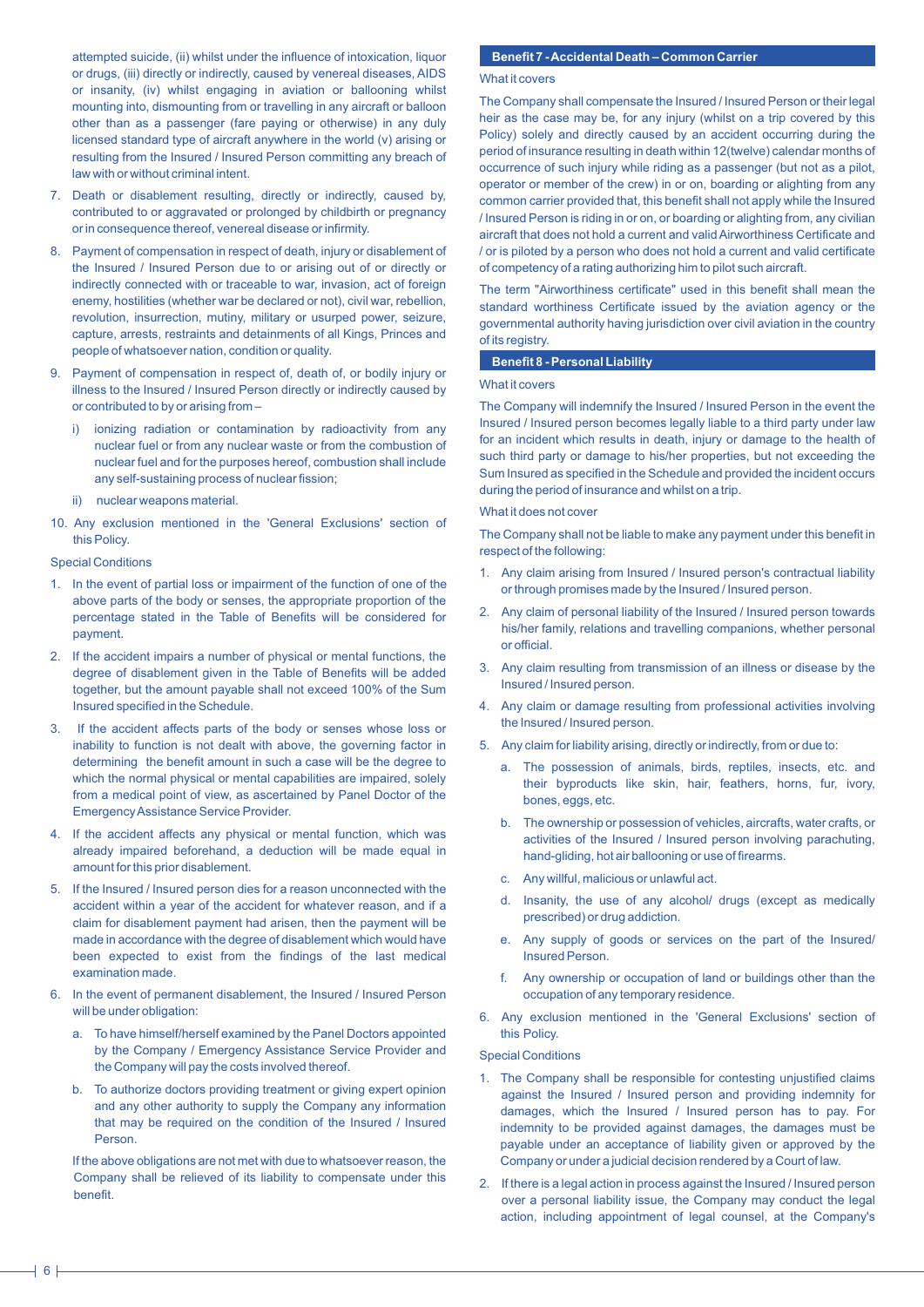expense in the name of the Insured / Insured Person at the Company's sole discretion.

- 3. The Company will have the right, but in no case the obligation, to take over and conduct in the name of the Insured / Insured Person the defense of any claim and will have full discretion in the conduct of any proceedings and in the settlement of any claim and having taken over the defense of any claim, the Company may relinquish the same.
- 4. In the event the Company, in its sole discretion, chooses to exercise its right in pursuance of this condition, no action taken by the Company in the exercise of such right will serve to modify or expand in any manner, what the Company's liability or obligations under this Policy would have otherwise been had it not exercised its rights under this Special **Conditions**

# **Benefit 9 - Daily Allownace In Case Of Hospitalization**

# What it covers

In the event of hospitalisation of the Insured / Insured Person for more than two consecutive days due to a illness or injury sustained or contracted within the period of insurance whilst on the trip for which a claim is admissible under this policy, the Company will pay to the Insured / Insured Person a daily allowance as specified in the Schedule. This benefit can be claimed only once during the Policy period.

# **Benefit 10 - Financial Emergency Assistance**

#### What it covers

The Company shall pay the Insured / Insured person in the event of a financial emergency arising due to theft, mugging, robbery, dacoity of the funds of the Insured / Insured person, an amount not exceeding the Sum Insured as specified in the Schedule.

The deductible in respect of this benefit will be applicable for each separate claim, and shall be of an amount as specified in the Schedule.

For the purpose of this benefit, financial emergency shall mean a situation wherein the Insured / Insured Person losses all or a substantial amount of his / her travel funds due to theft, robbery, mugging or dacoity, such that there is a detrimental effect on his / her travel plans. The Company shall have the sole discretion to determine whether a financial emergency has occurred in any instance.

#### What it does not cover

The Company shall not be liable to make any payment under this benefit in respect of the following:

- 1. A shortage or loss of funds due to currency fluctuation, errors, omissions, exchange loss or depreciation in value.
- 2. Any loss not reported to the police having jurisdiction at the place of loss within 24 hours of the occurrence of the incident and a written report being obtained for the same.
- 3. Any claim in respect of a loss of traveler's cheques not immediately reported to the local branches or agents of the issuing authority.
- 4. Loss of funds not kept in the personal custody of the Insured/Insured Person.
- 5. Any reimbursement under Financial Emergency Assistance is excluded if the claim is put up after arrival of the Insured / Insured Person to the Republic of India.
- 6. Any exclusion mentioned in the 'General Exclusions' section of this Policy.

# **Benefit 11 - Hijack Distress Allowance**

#### What it covers

The Company shall make an allowance to the Insured / Insured person, in the event of hijack of a common carrier in which the Insured / Insured Person is travelling on a trip, of the amount as specified in the Schedule.

The deductible in respect of this benefit will be applicable for each separate claim, and shall be of an amount as specified in the Schedule.

### What it does not cover

The Company shall not be liable to make any payment under this benefit for:

1. The first twelve (12) hours of the hijacking.

- 2. Any incident where the Insured / Insured person is suspected to be either the principal or an accessory in the hijacking.
- 3. Any claim as a consequence of a change in the regular routes of travel/ journey of the common carrier due to traffic, weather, fuel shortage, and technical snag or security reasons.
- 4. Any exclusion mentioned in the 'General Exclusions' section of this Policy.

# **Benefit 12 – Trip Delay**

### What it covers

The Company shall reimburse the Insured / Insured Person the reasonable additional expenses incurred by the Insured / Insured Person if the Insured / Insured Person's trip is delayed for more than twelve(12) hours from the scheduled time. Incurred expenses must be supported by receipts. This benefit is payable only once per trip on account of the following unforeseen reasons:

- 1. Unforeseen illness, injury, or death of the Insured / Insured Person or Family Member of the Insured or the Traveling Companion. Illness or injury must be so disabling as to reasonably cause a travel delay.
- 2. Termination of employment or layoff affecting the Insured / Insured Person or the Traveling Companion of the Insured, provided that the Insured / Insured Person or the Traveling Companion, as the case may be, have been employed with the employer for at least five continuous years.
- 3. Inclement weather conditions causing delay. This must be authenticated by a letter from the common carrier.
- 4. The place intended to be occupied by the Insured / Insured person for purposes of stay during the trip or the destination being made uninhabitable by fire, flood, vandalism, burglary, or natural disaster.
- 5. The Insured / Insured person being abducted or quarantined.
- 6. The Insured / Insured Person or a Traveling Companion being the victim of a felonious assault within 10 days prior to the departure date, except where the Insured / Insured person, any Family Member of the Insured, the Traveling Companion or Traveling Companion's Family Member has been a principal or accessory in the commission of the felonious assault.
- 7. A terrorist incident in a City/destination listed on the Insured/Insured Person's itinerary within 30 days of the Insured / Insured person's scheduled arrival. "City" means an incorporated municipality having defined borders and does not include the high seas, uninhabited areas or airspace.
- 8. Delay by the common carrier.
- 9. Lost or stolen passport, travel documents or money.

The reimbursement under this benefit will not exceed the Sum Insured as specified in the Schedule. The deductible in respect of this benefit will be applicable for each separate claim, and shall be of an amount as specified in the Schedule.

# **Benefit 13 – Trip Cancellation And Interruption**

# What it covers

The Company shall compensate the Insured / Insured Person if a trip is canceled or interrupted due to any of the following reasons:

- 1. Unforeseen illness, injury, or death of the Insured / Insured Person's family member. Injury or illness must be so disabling as to reasonably cause a trip to be canceled or interrupted;
- 2. Termination of employment or layoff affecting the Insured / Insured Person or the Traveling Companion of the Insured, provided that the Insured / Insured Person or the Traveling Companion, as the case may be, have been employed with the employer for at least three continuous years;
- 3. Inclement weather conditions causing cancellation of the trip;
- 4. The place intended to be occupied by the Insured / Insured Person for purposes of Insured / Insured person's stay during the trip or the destination being made uninhabitable by fire, flood, vandalism, burglary, or natural disaster;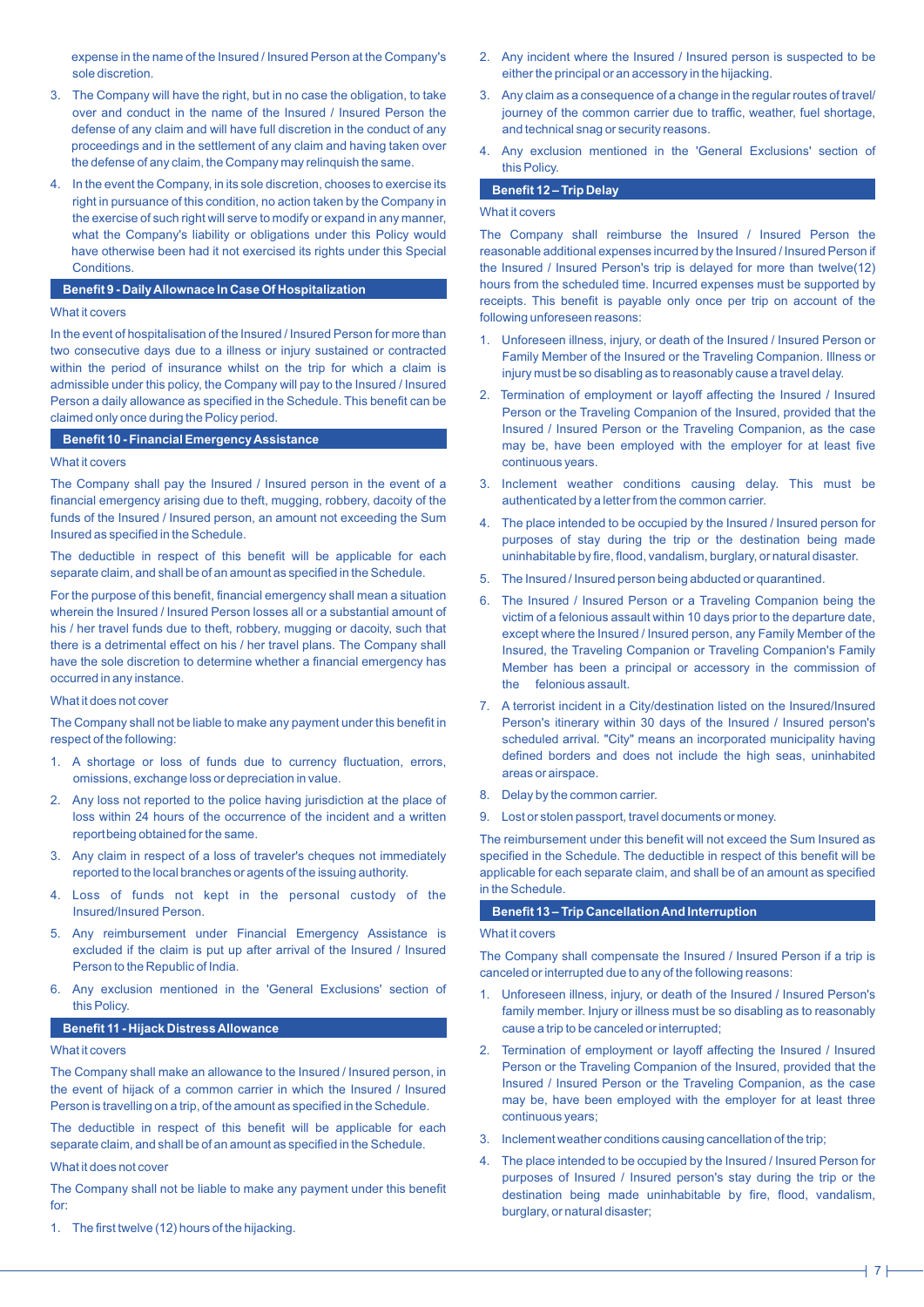- 5. The Insured / Insured person being abducted or quarantined;
- 6. The Insured / Insured Person or a Traveling Companion being the victim of a felonious assault within 10 days prior to the departure date, provided that the Insured / Insured Person (including any member of their family) or the Traveling Companion (including any member of travelling companion's family) is/are not principal or accessory in such felonious assault.
- 7. A terrorist incident in a City/destination listed on the Insured/Insured Person's itinerary within 30 days of the Insured / Insured person's scheduled arrival. "City" means an incorporated municipality having defined borders and does not include the high seas, uninhabited areas or airspace.

Trip Cancellation Benefits: The Company will pay this benefit up to Sum Insured as specified in the Schedule for trips that are canceled before the scheduled departure date due to the reasons mentioned above. The Company will reimburse for the forfeited, nonrefundable prepaid payments, made prior to the Insured / Insured person's departure date.

Trip Interruption Benefits: The Company will pay this benefit up to Sum Insured as specified in the Schedule for trips that have been interrupted, due to the reasons mentioned above. The Company will reimburse for the forfeited, non-refundable prepaid payments, made prior to the Insured / Insured person's departure date and additional transportation expenses incurred by the Insured / Insured person, either to

- 1. Return to the Republic of India; or
- 2. From the place that the Insured / Insured person left the trip to the place that the Insured / Insured Person may rejoin the trip;
- 3. Additional transportation expenses incurred by the Insured/ Insured Person to reach the original trip destination if the Insured / Insured Person is delayed, and leaves after the trip departure date. However, the benefit payable under (2) and (3) will not exceed the cost of economy airfare by the most direct route, less any refunds paid or payable.

#### What it does not cover?

- 1. Common carrier-caused delays, including an announced, organized sanctioned union labour strike that affects public transportation, unless the commencement of the period of insurance is prior to a date when the strike is foreseeable. A strike is foreseeable on the date the labour union members vote to approve a strike.
- 2. Travel arrangements canceled or changed by an airline, cruise line, or tour operator, unless the cancellation is the result of bad weather.
- 3. Changes in plans by the Insured / Insured person, an Immediate Family Member or Traveling Companion for any reason.
- 4. Adverse change in financial circumstances of the Insured/ Insured Person, any Family Member, or a Traveling Companion.
- 5. Any business or contractual obligations of the Insured / Insured person, any Family Member, or a Traveling Companion, except for termination or layoff of employment as defined above.
- 6. Default by the person, agency, or tour operator from whom the Insured/Insured Person bought this Policy and/or made travel arrangements.
- 7. Any government regulation or prohibition.
- 8. An event or circumstance, which occurs prior to the commencement of the period of insurance.
- 9. On account of a felonious assault, where the Insured / Insured Person, any Family Member of the Insured / Insured Person, the Traveling Companion or Traveling Companion's Family Member has been a principal or accessory in the assault committed.

# **Benefit 14 – Missed Connections**

# What it covers

The Company shall pay to the Insured / Insured person the sum as specified in the Schedule, in the event inclement weather causes cancellation or a delay of regular scheduled airline flights on which the Insured / Insured person is or would be travelling.

# Such payment will cover:

Additional transportation costs to join the trip (must be same class of

# original tickets purchased).

- 1. Reasonable accommodations and meals.
- 2. Non-refundable, unused portion of the prepaid expenses as long as the expense is supported by a proof of purchase and is not reimbursable by another source. The common carrier must certify the delay of the regular scheduled airline flight.

#### **Benefit 15 – Compassionate Visit**

### What it covers

In the event the Insured / Insured Person is hospitalized for more than seven (7) consecutive days, and his/her medical condition forbids repatriation and no adult member of his/her immediate family is present, the Company after obtaining confirmation of need for a companion from the attending doctor and the Emergency Assistance Service Provider, will provide

- a) a round trip economy class air ticket, or first class railway ticket, to allow one immediate family member, during the entire period of insurance, to be at his /her bedside for the duration of stay in the Hospital;
- b) expenses towards stay of the immediate family member during such compassionate visit. Provided however that the Company's liability for round trip ticket and the expenses relating to this benefit shall in no case exceed the Sum Insured as specified in the Schedule.

# What it does not cover

This benefit does not cover any other loss, directly or indirectly, in whole or in part, including loss caused by or resulting from any exclusion mentioned in the 'General Exclusions' section of this Policy.

# **Benefit 16 – Home Burglary Insurance**

# What it covers

The Company shall pay to the Insured / Insured person a sum as compensation for any loss or damage sustained by the Insured or Insured Person and caused by burglary and/or attempted burglary, to the contents of Insured / Insured person's home in India subject to the total liability of the Company not exceeding the Sum Insured as specified in the Schedule in any one year irrespective of the number of such incidents or occurrences arising out of such incidents.

Jewellery will be covered under this benefit as part of contents up to 20% of the Sum Insured as specified in the Schedule or actuals whichever is less.

### What it does not cover

The Company shall not be liable to make any payment under this Policy for:

- 1. Loss or damage caused by the Insured / Insured person's and / or Insured / Insured Person's employee(s) or agents and / or Insured / Insured Person's Family member's direct or indirect involvement in the actual or attempted burglary;
- 2. Any loss or damage to, or on account of loss of, livestock, motor vehicles, pedal cycles, money, securities for money, stamp, bullion, deeds, bonds, bills of exchange, promissory notes, stock or share certificates, business books, manuscripts, documents of any kind, ATM debit or credit cards, precious stones that are not part of jewellery or ornaments, gold bullion (unless previously specifically declared to, and accepted by, the Company in writing);
- 3. Loss or damage to any property/item illegally acquired, kept, stored or property subject to forfeiture in any manner whatsoever.

#### **General Exclusions**

# **(applicable To All Benefits Under The Policy)**

Without prejudice to anything contained in this Policy, the Company shall not be liable to make any payment in respect of

- 1. Any claim relating to events occurring before the commencement of the cover or otherwise outside of the period of insurance.
- 2. Any pre-existing disease or complications thereof
- 3. Treatment abroad if that is the sole reason or one of the reasons for the Insured / Insured person's temporary stay abroad.
- 4. Any claim if the Insured / Insured person
	- a. is travelling against the advice of a physician;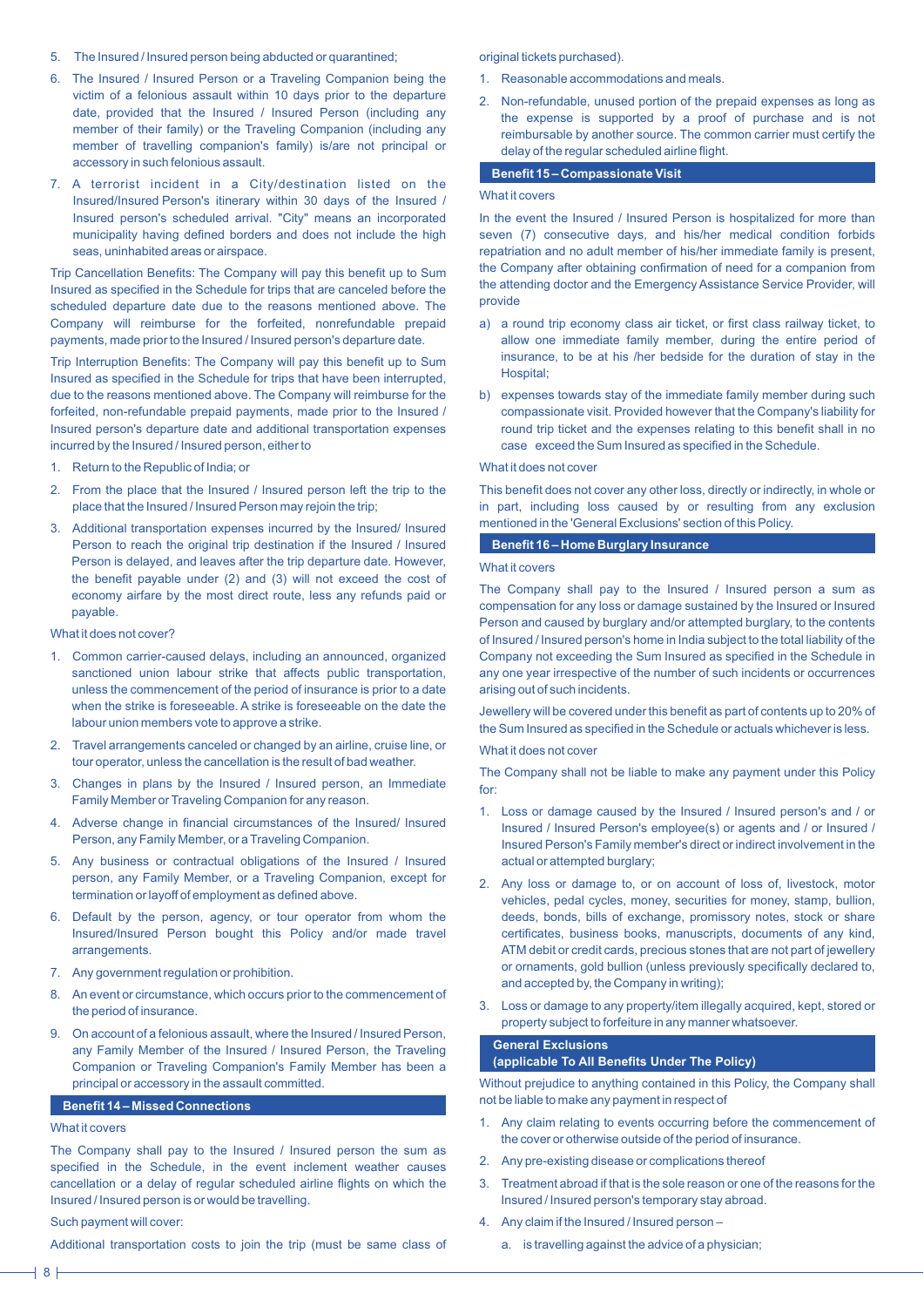- b. is receiving, or is on a waiting list to receive, specified medical treatment declared in the physician's report or certificate;
- c. has received terminal prognosis for a medical condition;
- d. is taking part in a naval, military or air force operation.
- 5. Deductibles as specified in the Schedule.
- 6. Any claim arising out of illnesses or accidents that the Insured / InsuredPerson has caused intentionally or by committing a crime or as a result of drunkenness or addiction (drugs, alcohol).
- 7. Any claim arising out of mental disorder, anxiety, stress, depression, venereal disease or any loss, directly or indirectly, attributable to HIV (Human Immuno Deficiency Virus) and/or any HIV related illness including AIDS (Acquired Immuno Deficiency Syndrome) and / or any mutant derivative or variations thereof howsoever caused.
- 8. Illness / injury that are results of war and warlike occurrence or invasion, acts of foreign enemies, hostilities, civil war, rebellion, insurrection, civil commotion assuming the proportions of or amounting to an uprising, military or usurped power, active participation in riots, confiscation or nationalisation or requisition of or destruction of or damage to property by or under the order of any government or local authority.
- 9. Any act of terrorism which means an act, including but not limited to the use of force or violence and/or the threat thereof, of any person or group(s) of persons, whether acting alone or on behalf of or in connection with any organization(s) or government(s), committed for political, religious, ideological, or ethnic purposes or reasons including the intention to influence any government and/or to put the public, or any section of the public, in fear.
- 10. Any claim arising from damage to any property or any loss or expense whatsoever resulting or arising from or any consequential loss, directly or indirectly, caused by or contributed to or arising from:
	- a. Ionizing radiation or contamination by radioactivity from any nuclear fuel or from any nuclear waste from the combustion of nuclear fuel or
	- b. The radioactive, toxic, explosive or other hazardous properties of any explosive nuclear assembly or nuclear component thereof.
- 11. Any claim arising out of sporting activities in so far as they involve the training or participation in competitions of professional or semiprofessional sports persons, unless declared beforehand and necessary additional premium paid

# **General Conditions**

# **(applicable To All Benefits Under The Policy):**

- 1. Minimum and Maximum age of the Insured / Insured person shall be 3 months up to 70 years
- 2. The Policy start date shall be on or before the trip start date.
- 3. The Insured / Insured shall take all reasonable precautions to prevent illness and injury in order to minimize claims. Failure to do so will prejudice the Insured / Insured person's claim under this Policy.
- 4. The Insured / Insured Person shall provide the Company with the details of the trip and other information as may be required by the Company from time to time.
- 5. Deductible will be charged for each separate incident reported for claims payment, even though the claim may be registered under the same benefit more than once.
- 6. Claim Procedure What is to be done in case of a claim?
	- a. The Insured / Insured Person shall immediately contact the Help Line of Emergency Assistance Service Provider stating necessary details. The details of phone numbers and Help Line are given in the Schedule attached to this Policy.
	- b. The Insured / Insured Person needs to contact the Help Line number while abroad as soon as possible and inform in case the Insured / Insured Person is/will be filing any claim, even if assistance is not required. The Company will not be liable to pay any claim that has not been informed by the Insured / Insured Person while abroad to the Help Line.
- c. The Help Line of the Emergency Assistance Service Provider will verify the identity of the caller by asking appropriate information.
- d. In the event of a illness / injury where it is not possible contact the Help Line before consulting a Physician or going to the Hospital, the Insured / Insured Person shall contact the Help Line as soon as possible. In either case, when being admitted as a patient, the Insured / Insured Person shall show the concerned Physician or personnel this Policy.
- e. In case financial emergency assistance is required, the Insured / Insured Person shall immediately contact the Help Line of the Emergency Assistance Service Provider stating the details of his / her Policy along with the police report containing the passport number and a written statement narrating the incident of loss i.e. causes, circumstances and the place. Failure to do so may prejudice the Insured / Insured person's claim.
- f. In case of Medical Expenses, Dental Treatment, Repatriation of Mortal Remains and Financial Emergency Assistance, the Company's liability will only attach if these are incurred with the approval of Emergency Assistance Service Provider.
- g. In case of Hijacking, the fact of the incident having occurred should be confirmed by police authorities. The police report should contain details such as the passport number of the Insured / Insured Person, the period of hijack, etc. In rare cases, the Company may consider other supporting documents such as a report issued by the airlines, newspaper reports, TV and other media coverage with regard to the particular hijacking incident.
- 7. Claims Settlement How to get the claim paid?
	- a. If the procedure stated above is complied with, Emergency Assistance Service Provider, as the case may be, will guarantee to the Hospital / other providers the costs of hospitalisation, transportation for emergency services, transportation home of the Insured / Insured Person including accompanying person, if any, and provide financial emergency assistance to the Insured / Insured Person. All costs will be directly settled by Emergency Assistance Service Provider on the Company's behalf and the same shall constitute due discharge of the Company's obligations hereunder.
	- b. If the Hospital / other providers do not accept the guarantee of payment from Emergency Assistance Service Provider, the Company cannot be held liable for the same. The cost will then have to be borne by the Insured / Insured Person and the same will then be reimbursed by the Emergency Assistance Service Provider / the Company on submission of required documents.
	- c. Reimbursement of all claims (except claims under Financial Emergency Assistance) will be made by the Emergency Assistance Service Provider / the Company in Indian Rupees on the Insured / Insured Person's return back to the Republic of India, at the exchange rate specified by the Reserve Bank of India, as applicable on the date the amount is billed. Claims under Financial Emergency Assistance shall be settled / arranged directly to the Insured / Insured Person, whilst abroad, by the Emergency Assistance Service Provider.
	- d. Insured / Insured Person with an immigrant visa, going abroad permanently and having declared an immigrant status on the Policy will be reimbursed claims abroad.
	- e. In case of claim under home burglary insurance, the loss shall be intimated to the Company and the Company shall appoint an independent surveyor to assess the loss.
- 8. Claim Documentation What documents I need to submit?
	- a. The original ticket / boarding pass or a copy of the passport indicating the travel dates must be submitted with every claim, along with the completed claim form.
	- b. Original bills / vouchers / reports and discharge summary must be submitted along with all claims.
	- c. Bills / vouchers / reports / discharge summary must mention the name of the person treated, the type of illness, details of the individual items of medical treatment provided and the dates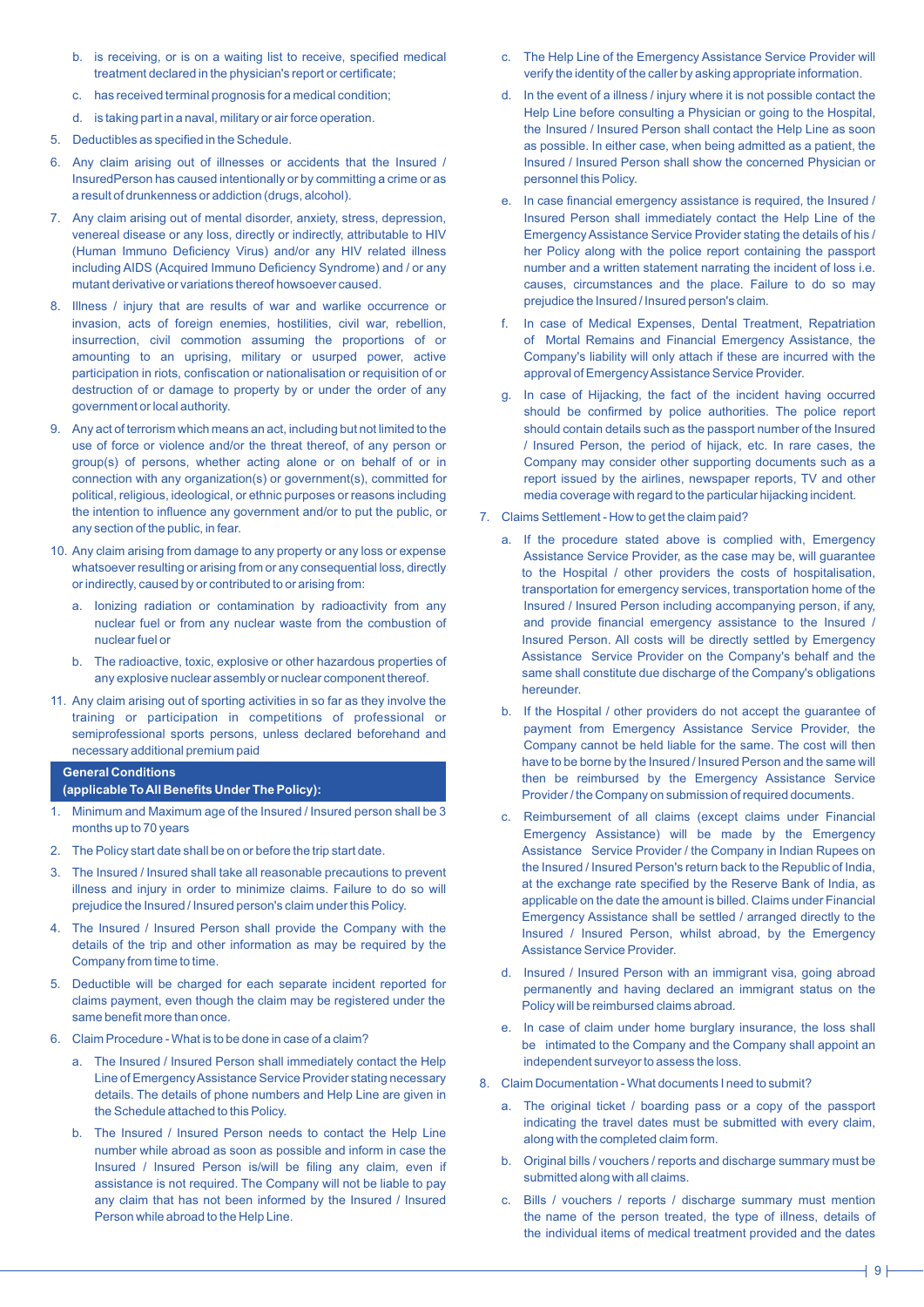of treatment. Prescriptions must clearly show the medicines prescribed. The pharmacy bills must clearly show the price and bear the receipt stamp of the pharmacy. In the case of dental treatment, the bills / vouchers / reports must give the details of the tooth treated and the treatment performed. Treatment taken on different dates for separate ailments will be treated as separate claims. The claim forms should clearly indicate the same and supporting documents should be provided for each one. Deductible will apply to each claim separately.

- d. For reimbursement of the costs of transporting the mortal remains of the Insured / Insured Person to the Republic of India or of costs of burial abroad, an official death certificate and a physician's statement giving the cause of death needs to be submitted. Medical statements from spouses/ relatives will not be accepted. Original bills / receipts of expenses incurred need to be submitted also. These would be paid as per the usual and customary charges incurred for the same.
- e. For reimbursement of extra expenses of transportation of Insured/ Insured Person to the Republic of India, a medical statement from a registered Physician indicating the cause of illness and the necessity of transportation needs to be submitted. Medical statements from spouses/ relatives will not be accepted. Original bills / receipts of the expenses incurred need to be submitted also. These would be paid as per the usual and customary charges incurred for the same.
- f. For loss of passport, a Police Report obtained within 24 hours of the Insured / Insured person becoming aware of the theft needs to be submitted. Along with this, original bills / receipts of expenses incurred for new / fresh passport needs to be submitted
- g. In case of total loss of checked-in baggage, a Property Irregularity Report or other report usually issued by the common carriers in the event of loss of checked-in baggage will need to be submitted with the claim form. A letter from the airline will also need to be submitted stating the compensation, if any received from them for the lost baggage.
- h. Adequate proof of ownership of items contained within checked-in baggage valued in excess of the Indian Rupee equivalent of US\$ 100 for loss/delay of checked-in baggage will need to be submitted.
- Original bills of emergency items purchased and the Property Irregularity Report or any such other report from the airline stating the date and time of arrival of delayed baggage needs to be submitted in case of delay of checked-in baggage claims.
- j. For personal accident, original bills / vouchers / reports / discharge summary are to be submitted, mentioning the name of the person treated, the cause of accident, details of the individual items of medical treatment provided and the dates of treatment. In case of death a Post mortem report, shall also be submitted.
- k. For personal liability, proof of judicial decision rendered by a Court needs to submitted.
- l. For claims under financial emergency assistance benefit, the police report filed within 24 hours of becoming aware of the robbery needs to be submitted.
- m. For claims under trip delay the following documents need to be furnished. Medical reports and doctors' statement or police report confirming the incident causing the trip delay. In case the delay is owing toillness, injury or death of a travelling companion, the original tickets of the Insured / Insured Person and the travelling companion indicating travel to the same destination on the same dates. It should contain the Passport number of the Insured / Insured Person and period. All original bills / receipts of reasonable additional expenses incurred and/or proof of cancellation charges levied by the carriers shall be submitted.
- n. For claims under trip cancellation and interruption the following documents need to be submitted. Medical reports and doctors statement if trip is cancelled or interrupted due to medical reasons. If due to employment, termination letter from the company. If due to other events, police report confirming the incident shall be

submitted. In case ofillness, injury or death of a travelling companion, the original tickets of the Insured / Insured person and the travelling companion indicating travel to the same destination on the same dates. It should contain the Passport number of the Insured / Insured Person and period. All original bills / receipts of reasonable additional expenses incurred and/or proof of cancellation charges levied by the carriers shall be submitted.

- o. For claims under missed connection the following documents need to be submitted i.e. confirmation from the airline, mentioning the scheduled arrival time and the actual arrival time. The reason for delay in the flight also needs to be mentioned. All original bills / receipts of reasonable additional expenses incurred and / or proof of cancellation charges levied by the carriers shall be submitted.
- p. Any other document(s) that the Company may require from the Insured / Insured Person to process a claim may be asked for. If the Emergency Assistance Service Provider or the Company request that bills / vouchers in a foreign language be accompanied by an appropriate translation then the costs of such translation must be borne by the Insured / Insured Person.
- q. Claim documents to be submitted in event of a claim benefit under home burglary insurance are
	- $\blacktriangleright$  First Information Report from the Police
	- Panchnama
	- $\blacktriangleright$  Investigation Report by the Police
	- $\blacktriangleright$  Estimate and final bills of repairers
	- $\blacktriangleright$  Invoices of owned articles, if required by the Company
	- And any other document as may be appropriately applicable for the claims preferred under this benefit.
- 9. Obligations of the Insured / Insured person:
	- a. Claims for benefits must be submitted to the Emergency Assistance Service Provider not later than one (1) month after the completion of the treatment or transportation home, or in the event of death, after transportation of the mortal remains/ burial.
	- b. Insured / Insured Person shall provide to the Emergency Assistance Service Provider on demand any information that is required to determine the occurrence of the insurable event or the Company's liability to pay the benefits. In particular, upon request, proof shall be furnished of the actual commencement date of the trip.
	- c. If requested to do so by the Emergency Assistance Service Provider, the Insured / Insured Person is obliged to undergo a medical examination by a physician designated by the Emergency Assistance Service Provider.
	- d. Emergency Assistance Service Provider is authorized by the Insured / Insured Person to take all measures that are suitable for loss prevention and claim minimization which includes the Insured / Insured Person's transportation back to the Republic of India.
	- e. The Company shall be released from any obligation to pay benefits under this Policy, if any, of the aforementioned obligations are breached by the Insured / Insured person.
- 10. Transfer and Set-off of Claims:
	- a. If the Insured / Insured Person has any outstanding claims against third parties, such claims shall be transferred in writing to the Company up to the amount for which the reimbursement of costs is made by the Company in accordance with the terms hereunder.
	- b. In so far as an Insured / Insured Person receives compensation for costs he/she has incurred either from third parties liable for damages or as a result of other legal circumstances, the Company shall be entitled to set off this compensation against the insurance benefits payable, if any.
	- c. Claims to the insurance benefits may be neither pledged nor transferred by the Insured / Insured Person.
- 11. No sum payable under this Policy shall carry any interest /penalty.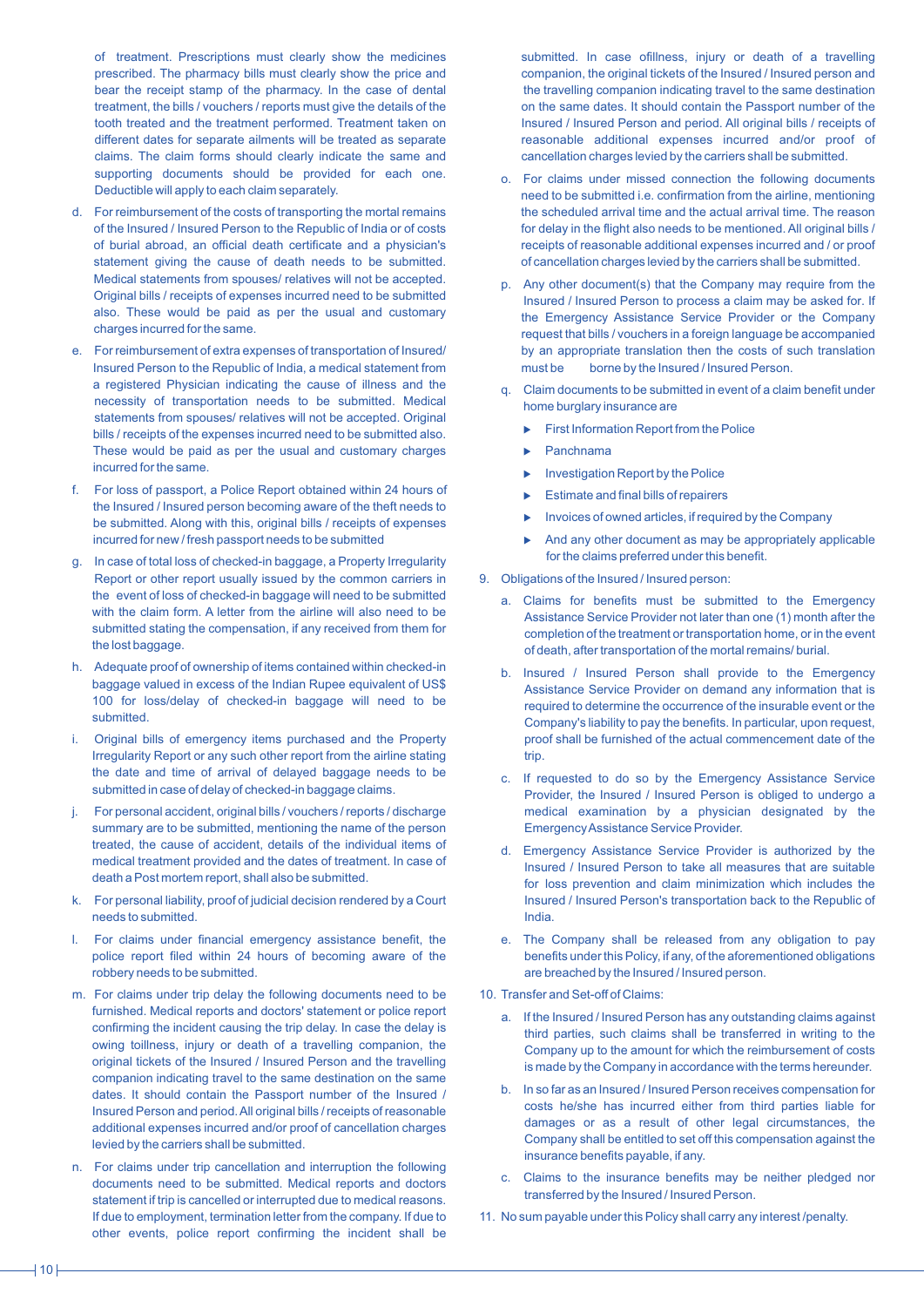- 12. The cover applies to all countries stated in the Schedule except the Republic of India where the Insured / Insured Person has a permanent place of residence, except as otherwise provided.
- 13. In the event of the Insured / Insured Person's death, the Company shall have the right to demand the submission of a post mortem / autopsy report.

The Company shall settle the claim within 30 days from the date of receipt of last necessary document. However, where the circumstances of a claim warrant an investigation in Company's opinion it shall initiate and complete such investigation at the earliest, in any case not later than 30 days from the date of receipt of last necessary document. In such cases, Company shall settle the claim within 45 days from the date of receipt of last necessary document

# **Standard Terms And Conditions (applicable To All Benefits Under The Policy):**

# 1. Duty of Disclosure

The Policy shall be void and all premium paid hereon shall be forfeited to the Company, in the event of misrepresentation, mis-description or nondisclosure of any material fact.

In the event of untrue or incorrect statements, misrepresentation, misdescription or non-disclosure of any material particulars in the proposal form, personal statement, declaration and connected documents, or any material information having been withheld, or a Claim being fraudulent or any fraudulent means or device being used by the Policyholder/ Insured Person or any one acting on his/ their behalf to obtain a benefit under this Policy, the Company may cancel this Policy at its sole discretion and the premium paid shall be forfeited in its favor.

### 2. Observance of terms and conditions

The due observance and fulfillment of the Policy Terms & Conditions and Endorsements of this Policy in so far as they relate to anything to be done or complied with by the Policyholder / Insured Person, shall be a condition precedent to any of the Company's liability to make any payment under this Policy.

# 3. Reasonable Care

The Insured / Insured person shall take all reasonable steps to safeguard the interests of the Insured / Insured Person against accidental loss or damage that may give rise to a claim.

# 4. Material change

The Policyholder shall immediately notify the Company in writing of any material change in the risk on account of change in occupation / business at his own expense and the Company may adjust the scope of cover and/or premium, if necessary, accordingly.

# 5. Records to be maintained

The Policyholder/ Insured Person shall keep an accurate record containing all relevant medical & other relevant records and shall allow the Company or its representative(s) to inspect such records. The Policyholder/ Insured Person shall furnish such information as the Company may require under this Policy at any time during the Policy Period and up to three years after the policy expiration, or until final adjustment (if any) and resolution of all Claims under this Policy.

#### 6. No constructive Notice

Any knowledge or information of any circumstance or condition in relation to the Policyholder/ Insured Person which is in possession of the Company and not specifically informed by the Policyholder / Insured Person shall not be held to bind or prejudicially affect the Company notwithstanding subsequent acceptance of any premium.

# 7. Complete discharge

Payment made by the Company to the Policyholder/ adult Insured Person or the Nominee of the Policyholder or the legal representative of the Policyholder or to the Hospital, as the case may be, of any Medical Expenses or compensation or benefit under the Policy shall in all cases be complete and construe as an effectual discharge in favor of the Company.

# 8. Special Provisions

Any special provisions subject to which this Policy has been entered into

and endorsed in the Policy or in any separate instrument shall be deemed to be part of this Policy and shall have effect accordingly.

# 9. Electronic Transactions

The Policyholder/ Insured Person agrees to adhere to and comply with all such terms and conditions as the Company may prescribe from time to time, and hereby agrees and confirms that all transactions effected by or through facilities for conducting remote transactions including the Internet, World Wide Web, electronic data interchange, call centers, teleservice operations (whether voice, video, data or combination thereof) or by means of electronic, computer, automated machines network or through other means of telecommunication, established by or on behalf of the Company, for and in respect of the Policy or its terms, or the Company'sother products and services, shall constitute legally binding and valid transactions when done in adherence to and in compliance with the Company's terms and conditions for such facilities, as may be prescribed from time to time.

- 10. Duties of the Insured / Insured person on occurrence of loss On the occurrence of any loss, within the scope of this Policy the Insured / Insured person shall:
	- a) Forthwith file / submit a Claim Form in accordance with 'Claim Procedure'.
	- b) Allow the Surveyor or any agent of the Company to inspect the lost / damaged properties premises /goods.
	- c) Assist and not hinder or prevent the Company or any of its agents
	- in pursuance of their duties.
	- d) Not to abandon the insured property / items in the premises, nor take any steps to rectify / remedy the damage before the same has been approved by the Company or any of its agents or the Surveyor. If the Insured / Insured Person does not comply with this provision of this Clause, all benefits under this Policy shall be forfeited, at the option of the Company.

#### 11. Right to inspect

If required by the Company, an agent / representative of the Company including a loss assessor or a Surveyor appointed in that behalf shall in case of any loss or any circumstances that have given rise to the claim to the Insured / Insured Person be permitted at all reasonable times to examine into the circumstances of such loss. The Insured / Insured Person shall on being required so to do by the Company produce all books of accounts, receipts, documents relating to or containing entries relating to the loss or such circumstance in his possession and furnish copies of or extracts from such of them as may be required by the Company so far as they relate to such claims or will in any way assist the Company to ascertain in the correctness thereof or the liability of the Company under this Policy.

### 12. Position after a claim

The Insured / Insured Person shall not be entitled to abandon any insured property whether the Company has taken possession of the same or not. As from the day of receipt of the claim amount by the Insured / Insured Person, the Sum Insured for the remainder of the period of insurance shall stand reduced by the amount of the compensation.

### 13. Indemnity

The Company may at its option, if applicable reinstate, replace or repair the property or premises lost or damaged or any part thereof instead of paying the amount of loss or damage or may join with any other insurer in so doing. The Company shall not be bound to reinstate exactly or completely but only as circumstances permit and in reasonably sufficient manner. In no case shall the Company be bound to expend more in reinstatement than it would have cost to reinstate such property as it was at the time of the occurrence of such loss or damage and in any event not more than the sum Insured Person thereon. If in any case the Company shall be unable to reinstate or repair the insured property/item, because of any law or other regulations in force affecting insured property or otherwise, the Company shall, in every such case, only be liable to pay such sum as would be requisite under this Policy..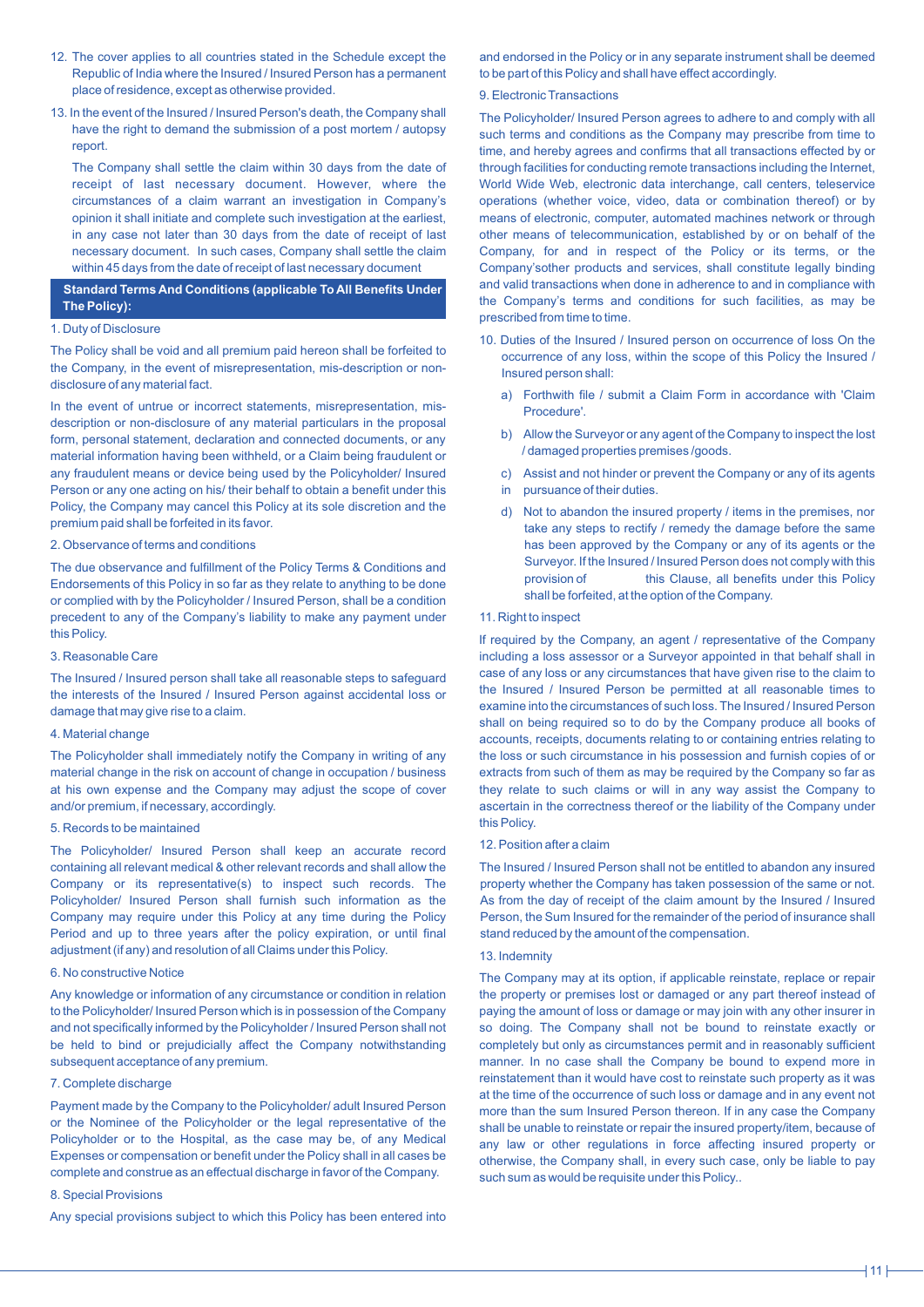# 14. Subrogation

Subrogation shall mean the right of the Company to assume the rights of the Insured Person/Policyholder to recover expenses paid out under the Policy that may be recovered from any other source. The Policyholder/ Insured Person shall at his own expense do or concur in doing or permit to be done all such acts and things that may be necessary or reasonably required by the Company for the purpose of enforcing and/or securing any civil or criminal rights and remedies or obtaining relief or indemnity from any other party to which the Company is/or would become entitled upon the Company paying for a Claim under this Policy, whether such acts or things shall be or become necessary or required before or after its payment. Neither the Policyholder nor any Insured Person shall prejudice these subrogation rights in any manner and shall at his own expense provide the Company with whatever assistance or cooperation is required to enforce such rights. Any recovery the Company makes pursuant to this clause shall first be applied to the amounts paid or payable by the Company under this Policy and any costs and expenses incurred by the Company of affecting a recovery, where after the Company shall pay any balance remaining to the Policyholder. This clause shall not apply to any Benefit offered on fixed benefit basis.

# 15. Contribution

Contribution is essentially the right of the Company to call upon other Insurers liable to the same Insured to share the costs of an indemnity claim on a rateable proportion of Sum Insured. If at the time when any Claim arises under this Policy, there is any other insurance which covers (or would have covered but for the existence of this Policy), the same Claim (in whole or in part), then the Company shall not be liable to pay or contribute more than its ratable proportion of any Claim. This clause shall not apply to any Benefit offered on fixed benefit basis.

### 16. Fraudulent claims

If a Claim is in any way found to be fraudulent, or if any false statement, or declaration is made or used in support of such a Claim, or if any fraudulent means or devices are used by the Policyholder / Insured Person or anyone acting on his/ their behalf to obtain any benefit under this Policy, then this Policy shall be void and all claims being processed shall be forfeited for all Insured Persons and all sums paid under this Policy shall be repaid to the Company by the Policyholder / all Insured Persons who shall be jointly liable for such repayment.

# 17. Cancellation

The Company may at any time, cancel this Policy, by giving 7 days notice in writing by Registered Post Acknowledgment Due to the Insured / Insured Person at his last known address in which case the Company shall be liable to repay on demand a rateable proportion of the premium for the unexpired term from the date of the cancellation. Cause of Action No claim shall be payable under this Policy where the cause of action arises in India, unless otherwise specifically provided in the Schedule.

#### 18. Policy Disputes

Any and all disputes or differences under or in relation to validity, construction, interpretation and effect to this Policy shall be determined by the Indian Courts and subject to Indian law.

### 19. Arbitration clause

If any dispute or difference shall arise as to the quantum to be paid under this Policy (liability being otherwise admitted) such difference shall independently of all other questions be referred to the decision of a sole arbitrator to be appointed in writing by the parties thereto or if they cannot agree upon a single arbitrator within 30 days of any party invoking arbitration, the same shall be referred to a panel of three arbitrators, comprising of two arbitrators, one to be appointed by each of the parties to the dispute/difference and the third arbitrator to be appointed by such two arbitrators and arbitration shall be conducted under and in accordance with the provisions of the Arbitration and Conciliation Act,1996.

It is clearly agreed and understood that no difference or dispute shall be referable to arbitration, as hereinbefore provided, if the Company has disputed or not accepted liability under or in respect of this Policy. It is hereby expressly stipulated and declared that it shall be a condition precedent to any right of action or suit upon this Policy that the award by such arbitrator/arbitrators of the amount of the loss or damage shall be first obtained.

# 20. Limitation Period

In no case whatsoever the Company shall be liable for any Claim under this Policy, if the requirement of Clause 13,14 & 15 above are not complied with, unless the Claim is the subject of pending action; it being expressly agreed and declared that if the Company shall disclaim liability for any Claim hereunder and such Claim shall not within 12 calendar months from the date of the disclaimer have been made the subject matter of a suit in court of law then the Claim shall for all purposes be deemed to have been abandoned and shall not thereafter be recoverable

# 21. Withdrawal/Revision/Modification of the Product

The Company reserves the right to withdraw, revise or modify this product /policy in the future. The revision/modification may be in respect of Benefits, coverages, premiums, policy terms and conditions &/or exclusions. In the event of any such withdrawal of product the company will notify in advance to the policyholder providing him the option to port to the specified existing health products of the company with continuity benefit.

#### 22. Payment of Interest

In the case of delay in the payment of a claim,the Company shall be liable to pay interest from the date of receipt of last necessary document to the date of payment of claim at a rate of 2 % above the bank rate.

# 23. Communication

Any communication meant for the Company must be in writing and be delivered to its address shown in the Policy Schedule. Any communication meant for the Policyholder will be sent by the Company to his last known address or the address as shown in the Policy Schedule. All notifications and declarations for the Company must be in writing and sent to the address specified in the Policy Schedule. Agents are not authorized to receive notices and declarations on the Company's behalf. Notice and instructions will be deemed served 10 days after posting or immediately upon receipt in the case of hand delivery, facsimile or e-mail.

#### 24. Overriding effect of Policy Schedule

In case of any inconsistency in the terms and conditions in this Policy vis-avis the information contained in the Policy Schedule, the information contained in the Policy Schedule shall prevail.

### 25. Pre-policy Health Check up

The full cost of any pre-policy health check up wherever required shall be borne by the PolicyHolder / Insured Person.

### 26. Customer Service

If at any time the Insured / Insured Person requires any clarification or assistance, the Insured / Insured person may contact either the Help Line of the Emergency Assistance Service Provider or the Policy issuing office of the Company at its address during normal office hours.

#### 27. Grievances

If the Policyholder has a grievance that the Policyholder wishes the Company to redress, the Policyholder may contact the Company with the details of his grievance through:

| <b>Website</b>                          | https://reliancegeneral.co.in                                                                                                                              |  |
|-----------------------------------------|------------------------------------------------------------------------------------------------------------------------------------------------------------|--|
| e-mail                                  | rgicl.services@relianceada.com                                                                                                                             |  |
| <b>Telephone</b>                        | 1800-3009                                                                                                                                                  |  |
| Post/Courier                            | Any branch office, the correspondence<br>address, during normal business hours                                                                             |  |
| Write to us at<br>(Correspondence Only) | Reliance General Insurance,<br>Correspondence Unit, 301-302,<br>Corporate House RNT Marg, Opp.<br>Jhabua Tower, Indore, Madhya Pradesh,<br>India $-452001$ |  |

For further details on Grievance redressal procedure please refer: https://reliancegeneral.co.in/Insurance/About-Us/Grievance-Redressal.aspx

If the Policyholder is not satisfied with the Company's redressal of the Policyholder's grievance through one of the above methods, the Policyholder may approach the nearest Insurance Ombudsman for resolution of the grievance. The contact details of Ombudsman offices are mentioned below: